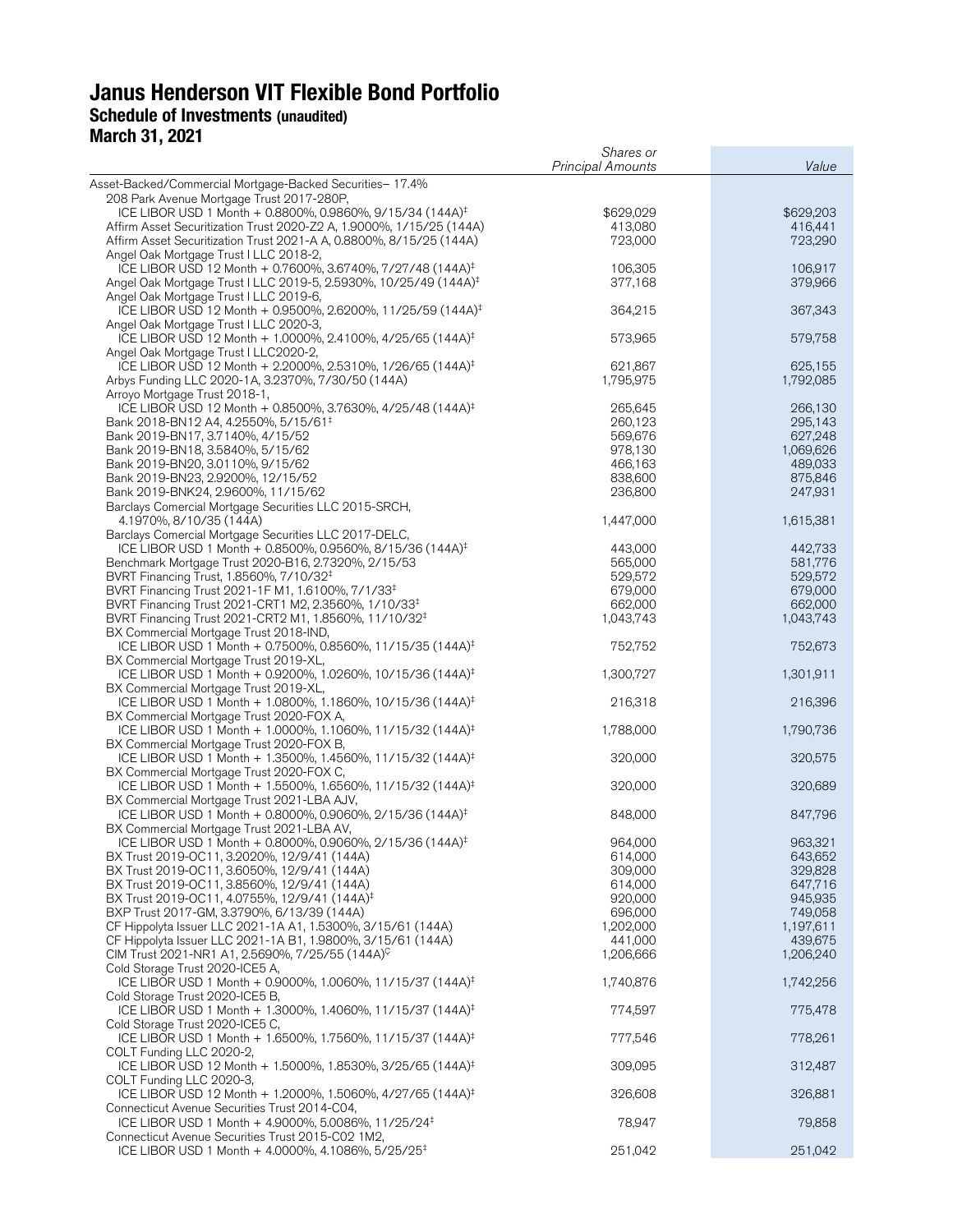|                                                                                                                                                | Shares or                |                      |
|------------------------------------------------------------------------------------------------------------------------------------------------|--------------------------|----------------------|
| Asset-Backed/Commercial Mortgage-Backed Securities- (continued)                                                                                | <b>Principal Amounts</b> | Value                |
| Connecticut Avenue Securities Trust 2016-C03,                                                                                                  |                          |                      |
| ICE LIBOR USD 1 Month + 5.9000%, 6.0086%, 10/25/28 <sup>‡</sup>                                                                                | \$141,605                | \$149,588            |
| Connecticut Avenue Securities Trust 2016-C04,<br>ICE LIBOR USD 1 Month + 4.2500%, 4.3586%, 1/25/29 <sup>‡</sup>                                | 350,443                  | 364,637              |
| Connecticut Avenue Securities Trust 2016-C06 1M2,                                                                                              |                          |                      |
| ICE LIBOR USD 1 Month + 4.2500%, 4.3586%, 4/25/29 <sup>‡</sup>                                                                                 | 398,449                  | 412,993              |
| Connecticut Avenue Securities Trust 2017-C01,<br>ICE LIBOR USD 1 Month + 3.5500%, 3.6586%, 7/25/29 <sup>‡</sup>                                | 620,520                  | 636,728              |
| Connecticut Avenue Securities Trust 2017-C04 2M2C,                                                                                             |                          |                      |
| ICE LIBOR USD 1 Month + 2.8500%, 2.9586%, 11/25/29 <sup>‡</sup>                                                                                | 771,000                  | 775,088              |
| Connecticut Avenue Securities Trust 2017-C05 1M2,<br>ICE LIBOR USD 1 Month + 2.2000%, 2.3086%, 1/25/30 <sup>‡</sup>                            | 873,029                  | 881,307              |
| Connecticut Avenue Securities Trust 2017-C06 1M2,                                                                                              |                          |                      |
| ICE LIBOR USD 1 Month + 2.6500%, 2.7586%, 2/25/30 <sup>‡</sup>                                                                                 | 745,511                  | 751,537              |
| Connecticut Avenue Securities Trust 2017-C07 1M2,<br>ICE LIBOR USD 1 Month + 2.4000%, 2.5086%, 5/25/30 <sup>‡</sup>                            | 850,594                  | 851,637              |
| Connecticut Avenue Securities Trust 2018-C01 1M2C,                                                                                             |                          |                      |
| ICE LIBOR USD 1 Month + 2.2500%, 2.3586%, 7/25/30 <sup>‡</sup><br>Connecticut Avenue Securities Trust 2018-C03 1M2,                            | 507,119                  | 502,228              |
| ICE LIBOR USD 1 Month + 2.1500%, 2.2586%, 10/25/30 <sup>‡</sup>                                                                                | 865,029                  | 861,240              |
| Connecticut Avenue Securities Trust 2018-C05,                                                                                                  |                          |                      |
| ICE LIBOR USD 1 Month + 2.3500%, 2.4586%, 1/25/31 <sup>‡</sup><br>Connecticut Avenue Securities Trust 2018-R07,                                | 661,297                  | 660,739              |
| ICE LIBOR USD 1 Month + 2.4000%, 2.5086%, 4/25/31 (144A) <sup>‡</sup>                                                                          | 271,228                  | 271,601              |
| Connecticut Avenue Securities Trust 2019-R02,                                                                                                  | 817,673                  |                      |
| ICE LIBOR USD 1 Month + 2.3000%, 2.4086%, 8/25/31 (144A) <sup>‡</sup><br>Connecticut Avenue Securities Trust 2019-R03,                         |                          | 818,623              |
| ICE LIBOR USD 1 Month + 2.1500%, 2.2586%, 9/25/31 (144A) <sup>‡</sup>                                                                          | 714,203                  | 715,833              |
| Connecticut Avenue Securities Trust 2019-R04,<br>ICE LIBOR USD 1 Month + 2.1000%, 2.2086%, 6/25/39 (144A) <sup>‡</sup>                         | 661,342                  | 662,644              |
| Connecticut Avenue Securities Trust 2019-R05,                                                                                                  |                          |                      |
| ICE LIBOR USD 1 Month + 2.0000%, 2.1086%, 7/25/39 (144A) <sup>‡</sup><br>Connecticut Avenue Securities Trust 2019-R06,                         | 656,431                  | 657,610              |
| ICE LIBOR USD 1 Month + 2.1000%, 2.2086%, 9/25/39 (144A) <sup>‡</sup>                                                                          | 529,368                  | 529,870              |
| Connecticut Avenue Securities Trust 2019-R07,<br>ICE LIBOR USD 1 Month + 2.1000%, 2.2086%, 10/25/39 (144A) <sup>‡</sup>                        | 917,520                  | 917,986              |
| Connecticut Avenue Securities Trust 2020-R01,<br>ICE LIBOR USD 1 Month + 0.8000%, 0.9086%, 1/25/40 (144A) <sup>‡</sup>                         | 19,182                   | 19,182               |
| Connecticut Avenue Securities Trust 2020-R01 1M2,                                                                                              |                          |                      |
| ICE LIBOR USD 1 Month + 2.0500%, 2.1586%, 1/25/40 (144A) <sup>‡</sup><br>Connecticut Avenue Securities Trust 2020-R02,                         | 720,557                  | 719,421              |
| ICE LIBOR USD 1 Month + 2.0000%, 2.1086%, 1/25/40 (144A) <sup>‡</sup>                                                                          | 1,522,717                | 1,518,236            |
| Cosmopolitan Hotel Trust 2017,<br>ICE LIBOR USD 1 Month + 0.9300%, 1.0360%, 11/15/36 (144A) <sup>‡</sup>                                       | 552,036                  | 552,435              |
| Credit Acceptance Auto Loan Trust 2018-2, 3.9400%, 7/15/27 (144A)                                                                              | 563,000                  | 567,993              |
| Credit Suisse Commercial Mortgage Trust 2019-ICE4,<br>ICE LIBOR USD 1 Month + 0.9800%, 1.0860%, 5/15/36 (144A) <sup>‡</sup>                    |                          |                      |
| Credit Suisse Commercial Mortgage Trust 2019-ICE4 C,                                                                                           | 1,570,000                | 1,570,732            |
| ICE LIBOR USD 1 Month + 1.4300%, 1.5360%, 5/15/36 (144A) <sup>‡</sup>                                                                          | 831,000                  | 831,350              |
| Credit Suisse Commercial Mortgage Trust 2020-UNFI, 4.1682%, 12/6/22 <sup>‡</sup><br>DB Master Finance LLC 2019-1A A23, 4.3520%, 5/20/49 (144A) | 453,000<br>458,025       | 452,454<br>491,009   |
| DB Master Finance LLC 2019-1A A2I, 3.7870%, 5/20/49 (144A)                                                                                     | 572,285                  | 581,610              |
| DB Master Finance LLC 2019-1A A2II, 4.0210%, 5/20/49 (144A)                                                                                    | 231,475                  | 243,296              |
| Domino's Pizza Master Issuer LLC, 3.0820%, 7/25/47 (144A)                                                                                      | 229,890                  | 229,890              |
| Domino's Pizza Master Issuer LLC, 4.1180%, 7/25/47 (144A)                                                                                      | 360,840<br>1,068,408     | 384,383<br>1,120,436 |
| Domino's Pizza Master Issuer LLC, 4.1160%, 7/25/48 (144A)<br>Domino's Pizza Master Issuer LLC, 4.3280%, 7/25/48 (144A)                         | 555,220                  | 595,048              |
| Domino's Pizza Master Issuer LLC, 3.6680%, 10/25/49 (144A)                                                                                     | 1,985,940                | 2,074,434            |
| Drive Auto Receivables Trust 2017-1, 5.1700%, 9/16/24                                                                                          | 1,590,000                | 1,632,171            |
| Drive Auto Receivables Trust 2017-2, 5.2700%, 11/15/24                                                                                         | 1,400,000                | 1,447,634            |
| Drive Auto Receivables Trust 2017-3, 3.5300%, 12/15/23 (144A)<br>Drive Auto Receivables Trust 2017-A, 4.1600%, 5/15/24 (144A)                  | 78,649<br>226,953        | 79,581<br>228,362    |
| Exeter Automobile Receivables Trust 2018-1A C, 3.0300%, 1/17/23 (144A)                                                                         | 20,874                   | 20,888               |
| Exeter Automobile Receivables Trust 2021-1A C, 0.7400%, 1/15/26                                                                                | 181,000                  | 180,079              |
| Exeter Automobile Receivables Trust 2021-1A D, 1.0800%, 11/16/26                                                                               | 580,000                  | 574,815              |
| Fannie Mae Connecticut Avenue Securities,<br>ICE LIBOR USD 1 Month + 5.0000%, 5.1086%, 7/25/25 <sup>‡</sup>                                    | 476,374                  | 487,309              |
| Fannie Mae Connecticut Avenue Securities,                                                                                                      |                          |                      |
| ICE LIBOR USD 1 Month + 5.7000%, 5.8086%, 4/25/28 <sup>‡</sup>                                                                                 | 309,436                  | 327,415              |
| Fannie Mae Connecticut Avenue Securities,<br>ICE LIBOR USD 1 Month + 2.0000%, 2.1086%, 3/25/31 <sup>‡</sup>                                    | 1,091,520                | 1,086,626            |
| Fannie Mae REMICS, 3.0000%, 5/25/48                                                                                                            | 1,508,843                | 1,603,181            |
| Fannie Mae REMICS, 3.0000%, 11/25/49                                                                                                           | 1,769,912                | 1,872,909            |
| Freddie Mac Structured Agency Credit Risk Debt Notes 2016-DNA1 M3,                                                                             |                          |                      |
| ICE LIBOR USD 1 Month + 5.5500%, 5.6586%, 7/25/28 <sup>‡</sup>                                                                                 | 379,612                  | 398,470              |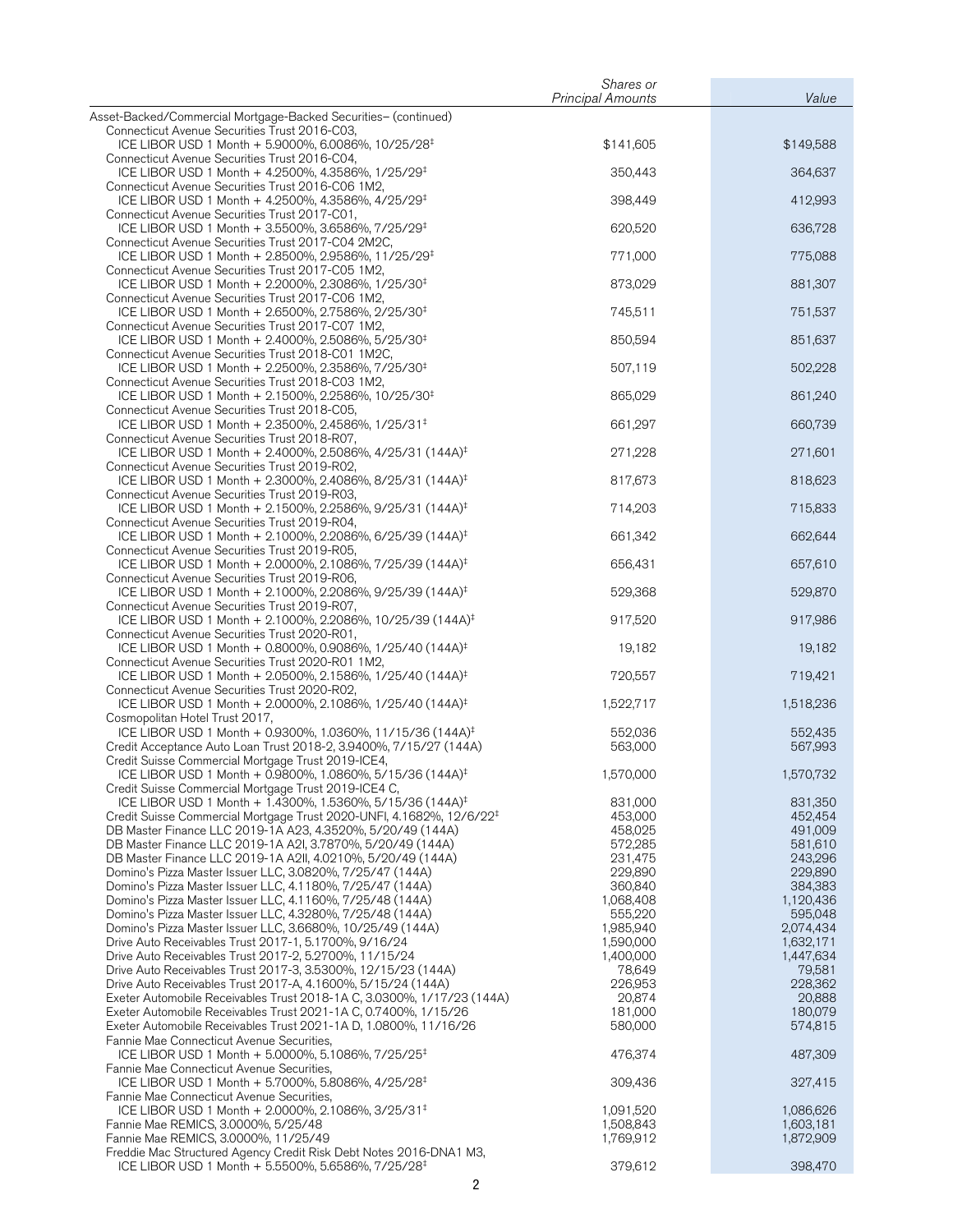|                                                                                                                                                 | Shares or                |                      |
|-------------------------------------------------------------------------------------------------------------------------------------------------|--------------------------|----------------------|
|                                                                                                                                                 | <b>Principal Amounts</b> | Value                |
| Asset-Backed/Commercial Mortgage-Backed Securities- (continued)<br>Freddie Mac Structured Agency Credit Risk Debt Notes 2018-DNA2 M2,           |                          |                      |
| ICE LIBOR USD 1 Month + 2.1500%, 2.2586%, 12/25/30 (144A) <sup>‡</sup><br>Freddie Mac Structured Agency Credit Risk Debt Notes 2019-DNA4 M2,    | \$550,000                | \$548,619            |
| ICE LIBOR USD 1 Month + 1.9500%, 2.0586%, 10/25/49 (144A) <sup>‡</sup><br>Freddie Mac Structured Agency Credit Risk Debt Notes 2020-DNA1 M2,    | 192,490                  | 192,179              |
| ICE LIBOR USD 1 Month + 1.7000%, 1.8086%, 1/25/50 (144A) <sup>‡</sup>                                                                           | 1,009,878                | 1,005,705            |
| Freddie Mac Structured Agency Credit Risk Debt Notes 2020-DNA6 M2,<br>US 30 Day Average SOFR + 2.0000%, 2.0167%, 12/25/50 (144A) <sup>‡</sup>   | 910,000                  | 906,025              |
| Freddie Mac Structured Agency Credit Risk Debt Notes 2020-HQA4 M2,<br>ICE LIBOR USD 1 Month + 3.1500%, 3.2586%, 9/25/50 (144A) <sup>‡</sup>     | 500,000                  | 503,658              |
| Freddie Mac Structured Agency Credit Risk Debt Notes 2020-HQA5 M2,<br>US 30 Day Average SOFR + 2.6000%, 2.6167%, 11/25/50 (144A) <sup>‡</sup>   | 1,481,000                | 1,487,478            |
| Freddie Mac Structured Agency Credit Risk Debt Notes 2021-DNA2 M2,<br>US 30 Day Average SOFR + 2.3000%, 2.3167%, 8/25/33 (144A) <sup>‡</sup>    | 787,000                  | 787,315              |
| Freddie Mac Structured Agency Credit Risk Debt Notes 2021-HQA1 M2,<br>US 30 Day Average SOFR + 2.2500%, 2.2667%, 8/25/33 (144A) <sup>‡</sup>    | 694,000                  | 687,046              |
| Great Wolf Trust,<br>ICE LIBOR USD 1 Month + 1.0340%, 1.1400%, 12/15/36 (144A) <sup>‡</sup>                                                     | 293,000                  | 292,909              |
| Great Wolf Trust,<br>ICE LIBOR USD 1 Month + 1.3340%, 1.4400%, 12/15/36 (144A) <sup>‡</sup>                                                     | 328,000                  | 326,245              |
| Great Wolf Trust,                                                                                                                               |                          |                      |
| ICE LIBOR USD 1 Month + 1.6330%, 1.7390%, 12/15/36 (144A) <sup>‡</sup><br>GS Mortgage Securities Trust 2018-GS10, 4.1550%, 7/10/51 <sup>‡</sup> | 365,000<br>371,605       | 361,470<br>419,244   |
| GS Mortgage Securities Trust 2018-GS9, 3.9920%, 3/10/51 <sup>‡</sup>                                                                            | 618,450                  | 691,747              |
| GS Mortgage Securities Trust 2020-GC45, 2.9106%, 2/13/53                                                                                        | 580,000                  | 606,001              |
| GS Mortgage Securities Trust 2020-GC47, 2.3772%, 5/12/53                                                                                        | 663,000                  | 664,381              |
| Jack in the Box Funding LLC 2019-1A A23, 4.9700%, 8/25/49 (144A)                                                                                | 1,182,068                | 1,263,859            |
| Jack in the Box Funding LLC 2019-1A A2I, 3.9820%, 8/25/49 (144A)                                                                                | 1,182,068                | 1,211,295            |
| Jack in the Box Funding LLC 2019-1A A2II, 4.4760%, 8/25/49 (144A)                                                                               | 1,182,068                | 1,233,893            |
| Life Financial Services Trust 2021-BMR A,<br>ICE LIBOR USD 1 Month + 0.7000%, 0.8060%, 3/15/38 (144A) <sup>‡</sup>                              | 2,198,000                | 2,198,841            |
| Life Financial Services Trust 2021-BMR C,<br>ICE LIBOR USD 1 Month + 1.1000%, 1.2060%, 3/15/38 (144A) <sup>‡</sup>                              | 1,052,000                | 1,052,547            |
| Mercury Financial Credit Card Master Trust 2021-1A A,                                                                                           |                          |                      |
| 1.5400%, 3/20/26 (144A)                                                                                                                         | 985,000                  | 984,113              |
| Morgan Stanley Capital I Trust 2016-UB11, 2.7820%, 8/15/49                                                                                      | 594,000                  | 623,913              |
| Morgan Stanley Capital I Trust 2019-H6, 3.4170%, 6/15/52                                                                                        | 324,754                  | 350,014              |
| Morgan Stanley Capital I Trust 2015-UBS8, 3.8090%, 12/15/48                                                                                     | 447,000                  | 489,187              |
| Morgan Stanley Capital I Trust 2018-H3, 4.1770%, 7/15/51<br>Morgan Stanley Capital I Trust 2018-H4, 4.3100%, 12/15/51                           | 590,372<br>883,008       | 666,875<br>1,003,792 |
| New Residential Mortgage Loan Trust 2018-2,<br>ICE LIBOR USD 6 Month + 0.6800%, 4.5000%, 2/25/58 (144A) <sup>‡</sup>                            | 374,816                  | 402,162              |
| Newday Funding Master Issuer PLC 2021-1A A2,                                                                                                    |                          |                      |
| SOFR + 1.1000%, 1.1500%, 3/15/29 (144A) <sup>‡</sup><br>NRZ Excess Spread Collateralized Notes 2020-PLS1 A,                                     | 693,000                  | 695,652              |
| 3.8440%, 12/25/25 (144A)                                                                                                                        | 381,053                  | 384,966              |
| Oak Street Investment Grade Net Lease Fund 2020-1A A1,<br>1.8500%, 11/20/50 (144A)                                                              | 767,512                  | 771,199              |
| Oak Street Investment Grade Net Lease Fund 2020-1A A5,<br>3.3900%, 11/20/50 (144A)                                                              | 1,082,000                | 1,104,387            |
| OneMain Direct Auto Receivables Trust 2018-1, 3.8500%, 10/14/25 (144A)                                                                          | 254,000                  | 258,475              |
| OneMain Direct Auto Receivables Trust 2018-1, 4.4000%, 1/14/28 (144A)                                                                           | 252,000                  | 256,707              |
| Planet Fitness Master Issuer LLC 2018-1A, 4.2620%, 9/5/48 (144A)                                                                                | 552,825                  | 562,870              |
| Planet Fitness Master Issuer LLC 2019-1A, 3.8580%, 12/5/49 (144A)                                                                               | 947,013                  | 893,379              |
| Preston Ridge Partners Mortgage Trust 2020-1A, 2.9810%, 2/25/25 (144A) <sup>C</sup>                                                             | 235,916                  | 238,206              |
| Preston Ridge Partners Mortgage Trust 2020-3, 2.8570%, 9/25/25 (144A) <sup>C</sup>                                                              | 1,136,379                | 1,146,421            |
| Preston Ridge Partners Mortgage Trust 2020-4 A1, 2.9510%, 10/25/25 (144A) <sup>C</sup>                                                          | 707,420                  | 710,663              |
| Preston Ridge Partners Mortgage Trust 2020-5 A1, 3.1040%, 11/25/25 (144A) <sup>C</sup>                                                          | 377,170                  | 378,231              |
| Santander Drive Auto Receivables Trust 2020-3 D, 1.6400%, 11/16/26                                                                              | 1,414,000                | 1,431,854            |
| Santander Drive Auto Receivables Trust 2021-1 D, 1.1300%, 11/16/26                                                                              | 2,418,000                | 2,401,206            |
|                                                                                                                                                 |                          |                      |
| Sequoia Mortgage Trust 2013-5, 2.5000%, 5/25/43 (144A) <sup>‡</sup><br>Spruce Hill Mortgage Loan Trust 2020-SH1 A1,                             | 184,491                  | 187,211              |
| ICE LIBOR USD 12 Month + 0.9500%, 2.5210%, 1/28/50 (144A) <sup>‡</sup><br>Spruce Hill Mortgage Loan Trust 2020-SH1 A2,                          | 127,859                  | 129,310              |
| ICE LIBOR USD 12 Month + 1.0500%, 2.6240%, 1/28/50 (144A) <sup>‡</sup>                                                                          | 254,532                  | 256,454              |
| Spruce Hill Mortgage Loan Trust 2020-SH2, 3.4070%, 6/25/55 (144A) <sup>‡</sup>                                                                  | 832,517                  | 840,709              |
| Taco Bell Funding LLC 2016-1A A23, 4.9700%, 5/25/46 (144A)                                                                                      | 605,413                  | 653,154              |
| Taco Bell Funding LLC 2018-1A A2I, 4.3180%, 11/25/48 (144A)                                                                                     | 596,275                  | 598,993              |
| Taco Bell Funding LLC 2018-1A A2II, 4.9400%, 11/25/48 (144A)                                                                                    | 507,323                  | 549,000              |
| UNIFY Auto Receivables Trust 2021-1A A4, 0.9800%, 7/15/26 (144A)                                                                                | 610,000                  | 611,364              |
| Vantage Data Centers LLC 2020-1A A2, 1.6450%, 9/15/45 (144A)                                                                                    | 1,453,000                | 1,451,678            |
| Vantage Data Centers LLC 2020-2A A2, 1.9920%, 9/15/45 (144A)                                                                                    | 634,000                  | 612,429              |
| VCAT Asset Securitization LLC 2020-NPL1, 3.6710%, 8/25/50 (144A) <sup>C</sup>                                                                   | 387,787                  | 394,165              |
| VCAT Asset Securitization LLC 2021-NPL1 A1, 2.2891%, 12/26/50 (144A)                                                                            | 346,135                  | 345,935              |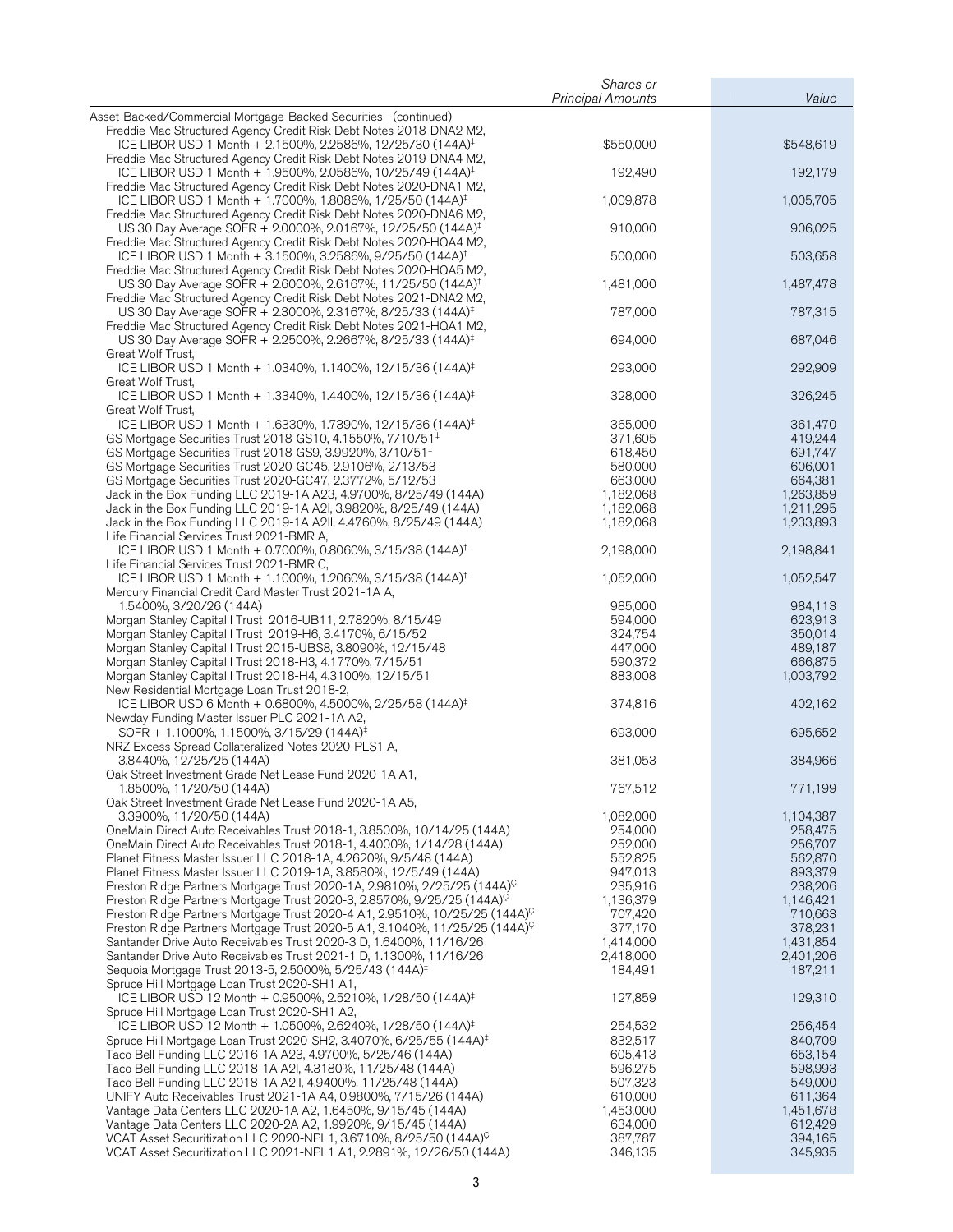|                                                                                                                                                                | Shares or<br><b>Principal Amounts</b> | Value                  |
|----------------------------------------------------------------------------------------------------------------------------------------------------------------|---------------------------------------|------------------------|
| Asset-Backed/Commercial Mortgage-Backed Securities- (continued)                                                                                                |                                       |                        |
| Wells Fargo Commercial Mortgage Trust 2021-SAVE A,                                                                                                             |                                       |                        |
| ICE LIBOR USD 1 Month + 1.1500%, 1.2560%, 2/15/40 (144A) <sup>‡</sup>                                                                                          | \$479,000                             | \$480,205              |
| Wendy's Funding LLC, 3.5730%, 3/15/48 (144A)                                                                                                                   | 384,098                               | 398,346                |
| Wendy's Funding LLC, 3.8840%, 3/15/48 (144A)                                                                                                                   | 104,490                               | 109,679                |
| Wendy's Funding LLC, 3.7830%, 6/15/49 (144A)                                                                                                                   | 554,393                               | 586,405                |
| Westlake Automobile Receivable Trust 2020-1A D, 2.8000%, 6/16/25 (144A)                                                                                        | 637,000                               | 659,694                |
| Wingstop Funding LLC 2020-1A A2, 2.8410%, 12/5/50 (144A)                                                                                                       | 915,000                               | 924,126                |
| Total Asset-Backed/Commercial Mortgage-Backed Securities (cost \$106,099,034)                                                                                  |                                       | 107,282,219            |
| Bank Loans and Mezzanine Loans-0.6%                                                                                                                            |                                       |                        |
| Basic Industry - 0.2%<br>Alpha 3 BV, ICE LIBOR USD 1 Month + 2.5000%, 3.0000%, 3/18/28 <sup>f,‡</sup>                                                          | 1,140,000                             | 1,135,725              |
| Consumer Non-Cyclical - 0.4%                                                                                                                                   |                                       |                        |
| Elanco Animal Health Inc, ICE LIBOR USD 1 Month + 1.7500%, 1.8651%, 8/1/27 <sup>‡</sup>                                                                        | 2,483,337                             | 2,448,744              |
| Total Bank Loans and Mezzanine Loans (cost \$3,617,663)                                                                                                        |                                       | 3,584,469              |
| Corporate Bonds- 40.9%                                                                                                                                         |                                       |                        |
| Banking $-7.7%$                                                                                                                                                |                                       |                        |
| Bank of America Corp, ICE LIBOR USD 3 Month + 1.0600%, 3.5590%, 4/23/27 <sup>‡</sup>                                                                           | 1,129,000                             | 1,228,547              |
| Bank of America Corp, ICE LIBOR USD 3 Month + 1.5120%, 3.7050%, 4/24/28 <sup>‡</sup>                                                                           | 1,965,000                             | 2,149,307              |
| Bank of America Corp, SOFR + 2.1500%, 2.5920%, 4/29/31 <sup>‡</sup>                                                                                            | 1,748,000<br>522,000                  | 1,744,351              |
| Bank of America Corp, ICE LIBOR USD 3 Month + 3.1350%, 5.2000% <sup>‡,µ</sup><br>Bank of America Corp, ICE LIBOR USD 3 Month + 3.7050%, 6.2500% <sup>‡,µ</sup> | 1,230,000                             | 545,490<br>1,361,364   |
| Bank of New York Mellon Corp,                                                                                                                                  |                                       |                        |
| US Treasury Yield Curve Rate 5 Year + 4.3580%, 4.7000% <sup>‡,µ</sup>                                                                                          | 2,095,000                             | 2,269,828              |
| BNP Paribas SA, ICE LIBOR USD 3 Month + 2.2350%, 4.7050%, 1/10/25 (144A) <sup>‡</sup>                                                                          | 835,000                               | 918,024                |
| <b>BNP Paribas SA,</b>                                                                                                                                         |                                       |                        |
| ICE LIBOR USD 3 Month + 1.1110%, 2.8190%, 11/19/25 (144A) <sup>‡</sup>                                                                                         | 567,000                               | 596,856                |
| <b>BNP Paribas SA,</b>                                                                                                                                         |                                       |                        |
| US Treasury Yield Curve Rate 5 Year + 2.0500%, 2.5880%, 8/12/35 (144A) <sup>‡</sup>                                                                            | 1,945,000<br>1,461,000                | 1,829,274              |
| Citigroup Inc, ICE LIBOR USD 3 Month + 1.5630%, 3.8870%, 1/10/28 <sup>‡</sup><br>Citigroup Inc, SOFR + 1.4220%, 2.9760%, 11/5/30 <sup>‡</sup>                  | 535,000                               | 1,605,907<br>553,290   |
| Citigroup Inc, ICE LIBOR USD 3 Month + 4.0680%, 5.9500% <sup>‡,µ</sup>                                                                                         | 1,238,000                             | 1,298,824              |
| Citigroup Inc, ICE LIBOR USD 3 Month + 3.4660%, 5.3500% $\frac{1}{7}$                                                                                          | 636,000                               | 654,285                |
| Citigroup Inc, ICE LIBOR USD 3 Month $+$ 3.4230%, 6.3000% $\pm\mu$                                                                                             | 145,000                               | 154,035                |
| Citigroup Inc, ICE LIBOR USD 3 Month $+$ 3.9050%, 5.9500% <sup>‡,<math>\mu</math></sup>                                                                        | 614,000                               | 661,585                |
| Citigroup Inc, SOFR + 3.8130%, 5.0000% <sup>‡,µ</sup>                                                                                                          | 661,000                               | 681,028                |
| Citizens Financial Group Inc, 2.6380%, 9/30/32 (144A)                                                                                                          | 949,000                               | 908,668                |
| Credit Agricole SA, 4.3750%, 3/17/25 (144A)                                                                                                                    | 771,000                               | 846,178                |
| Credit Agricole SA, 3.2500%, 1/14/30 (144A)                                                                                                                    | 1,189,000                             | 1,222,306              |
| Credit Agricole SA/London, SOFR + 1.6760%, 1.9070%, 6/16/26 (144A) <sup>‡</sup><br>Credit Suisse Group AG,                                                     | 261,000                               | 264,619                |
| US Treasury Yield Curve Rate 5 Year + 3.5540%, 4.5000% (144A) <sup>‡,µ</sup>                                                                                   | 1,571,000                             | 1,472,812              |
| Goldman Sachs Group Inc, 3.5000%, 4/1/25                                                                                                                       | 1,682,000                             | 1,822,300              |
| Goldman Sachs Group Inc,                                                                                                                                       |                                       |                        |
| US Treasury Yield Curve Rate 5 Year + 3.2240%, 4.9500% <sup>‡,µ</sup>                                                                                          | 435,000                               | 460,143                |
| HSBC Holdings PLC, SOFR + 1.5380%, 1.6450%, 4/18/26 <sup>‡</sup>                                                                                               | 1,415,000                             | 1,415,868              |
| HSBC Holdings PLC, SOFR + 1.2900%, 1.5890%, 5/24/27 <sup>‡</sup>                                                                                               | 1,873,000                             | 1,843,257              |
| JPMorgan Chase & Co, SOFR + 1.8500%, 2.0830%, 4/22/26 <sup>‡</sup>                                                                                             | 601,000                               | 617,266                |
| JPMorgan Chase & Co, ICE LIBOR USD 3 Month + 1.2450%, 3.9600%, 1/29/27 <sup>‡</sup>                                                                            | 1,662,000                             | 1,838,101              |
| JPMorgan Chase & Co, SOFR + 2.5150%, 2.9560%, 5/13/31 <sup>‡</sup>                                                                                             | 3,058,000                             | 3,114,546              |
| JPMorgan Chase & Co, SOFR + 3.3800%, 5.0000%, 7/31/69 <sup>‡</sup><br>JPMorgan Chase & Co, SOFR + 3.1250%, 4.6000%, 1/23/70 <sup>‡</sup>                       | 522,000<br>551,000                    | 539,618<br>557,199     |
| Morgan Stanley, SOFR + 1.9900%, 2.1880%, 4/28/26 <sup>‡</sup>                                                                                                  | 1,777,000                             | 1,836,054              |
| Morgan Stanley, 3.9500%, 4/23/27                                                                                                                               | 1,799,000                             | 1,990,729              |
| Morgan Stanley, SOFR + 1.0340%, 1.7940%, 2/13/32 <sup>‡</sup>                                                                                                  | 1,442,000                             | 1,345,903              |
| Natwest Group PLC,                                                                                                                                             |                                       |                        |
| US Treasury Yield Curve Rate 5 Year + 2.3500%, 3.0320%, 11/28/35 <sup>‡</sup>                                                                                  | 1,418,000                             | 1,352,885              |
| SVB Financial Group, 3.1250%, 6/5/30                                                                                                                           | 1,943,000                             | 2,018,227              |
| SVB Financial Group, 1.8000%, 2/2/31                                                                                                                           | 659,000                               | 607,610                |
| SVB Financial Group,                                                                                                                                           |                                       |                        |
| US Treasury Yield Curve Rate 10 Year + 3.0640%, 4.1000% <sup>‡,µ</sup><br>Westpac Banking Corp.                                                                | 1,669,000                             | 1,673,172              |
| US Treasury Yield Curve Rate 5 Year + 1.7500%, 2.6680%, 11/15/35 <sup>‡</sup>                                                                                  | 1,432,000                             | 1,358,825              |
|                                                                                                                                                                |                                       | 47,358,281             |
| Basic Industry $-1.2\%$                                                                                                                                        |                                       |                        |
| Axalta Coating Systems Ltd, 3.3750%, 2/15/29 (144A)                                                                                                            | 1,996,000                             | 1,946,499              |
| Constellium NV, 5.7500%, 5/15/24 (144A)                                                                                                                        | 847,000                               | 857,588                |
| Element Solutions Inc, 3.8750%, 9/1/28 (144A)                                                                                                                  | 1,501,000                             | 1,481,112              |
| Georgia-Pacific LLC, 3.1630%, 11/15/21 (144A)<br>Reliance Steel & Aluminum Co, 4.5000%, 4/15/23                                                                | 900,000                               | 911,295                |
|                                                                                                                                                                | 1,847,000                             | 1,969,795<br>7,166,289 |
| Brokerage - 0.8%                                                                                                                                               |                                       |                        |
| Charles Schwab Corp,                                                                                                                                           |                                       |                        |
| US Treasury Yield Curve Rate 5 Year + 4.9710%, 5.3750% <sup>‡,µ</sup>                                                                                          | 2,750,000                             | 3,037,842              |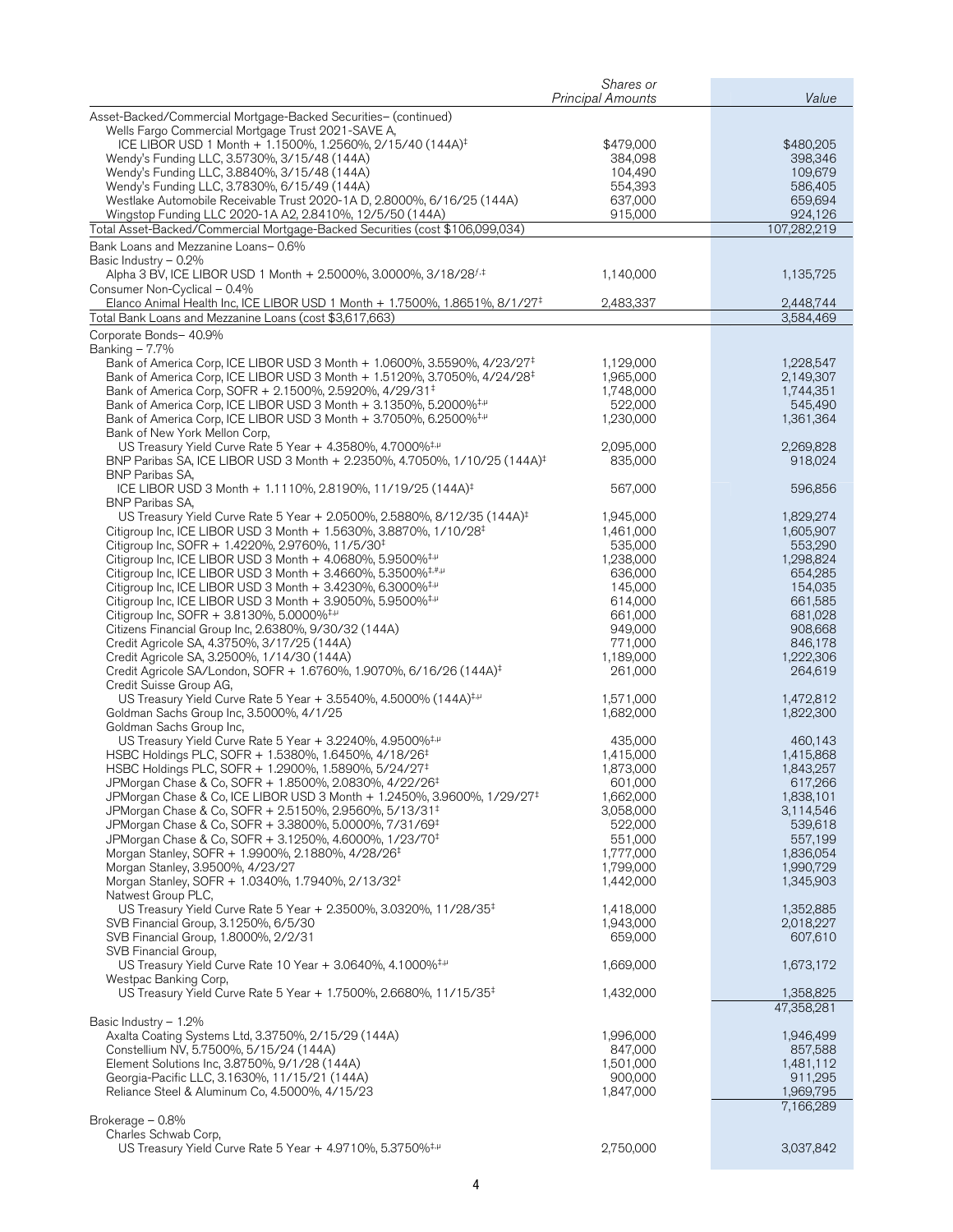|                                                                                                                                                                                                                                                                                                                                                                                                                                                                                                                                                                                                                                                                                                                                                                                                                                                                                                                           | Shares or<br><b>Principal Amounts</b>                                                                                                                                                                     | Value                                                                                                                                                                                                                 |
|---------------------------------------------------------------------------------------------------------------------------------------------------------------------------------------------------------------------------------------------------------------------------------------------------------------------------------------------------------------------------------------------------------------------------------------------------------------------------------------------------------------------------------------------------------------------------------------------------------------------------------------------------------------------------------------------------------------------------------------------------------------------------------------------------------------------------------------------------------------------------------------------------------------------------|-----------------------------------------------------------------------------------------------------------------------------------------------------------------------------------------------------------|-----------------------------------------------------------------------------------------------------------------------------------------------------------------------------------------------------------------------|
| Corporate Bonds- (continued)<br>Brokerage- (continued)                                                                                                                                                                                                                                                                                                                                                                                                                                                                                                                                                                                                                                                                                                                                                                                                                                                                    |                                                                                                                                                                                                           |                                                                                                                                                                                                                       |
| Charles Schwab Corp,<br>US Treasury Yield Curve Rate 10 Year + 3.0790%, 4.0000% <sup>‡,µ</sup><br>Raymond James Financial Inc, 5.6250%, 4/1/24                                                                                                                                                                                                                                                                                                                                                                                                                                                                                                                                                                                                                                                                                                                                                                            | \$1,115,000<br>516,000                                                                                                                                                                                    | \$1,096,045<br>589,544                                                                                                                                                                                                |
| Capital Goods - 2.2%<br>Boeing Co, 4.5080%, 5/1/23<br>Boeing Co, 4.8750%, 5/1/25<br>Boeing Co, 2.1960%, 2/4/26<br>Boeing Co, 3.2500%, 2/1/28<br>Boeing Co, 3.6250%, 2/1/31<br>Boeing Co, 3.6000%, 5/1/34<br>Boeing Co, 3.9500%, 8/1/59<br>General Electric Co, 6.7500%, 3/15/32<br>TransDigm Inc, 4.6250%, 1/15/29 (144A)<br>Wabtec Corp, 4.4000%, 3/15/24<br>Wabtec Corp, 3.4500%, 11/15/26                                                                                                                                                                                                                                                                                                                                                                                                                                                                                                                              | 1,379,000<br>1,023,000<br>519,000<br>554,000<br>1,193,000<br>1,447,000<br>726,000<br>464,000<br>2,438,000<br>558,000<br>861,000                                                                           | 4,723,431<br>1,476,059<br>1,139,057<br>517,391<br>573,036<br>1,248,122<br>1,447,076<br>697,911<br>621,466<br>2,403,990<br>606,689<br>927,943                                                                          |
| Wabtec Corp, 4.9500%, 9/15/28<br>Westinghouse Air Brake Technologies Corp, 3.2000%, 6/15/25                                                                                                                                                                                                                                                                                                                                                                                                                                                                                                                                                                                                                                                                                                                                                                                                                               | 778,000<br>1,183,000                                                                                                                                                                                      | 886,423<br>1,251,525<br>13,796,688                                                                                                                                                                                    |
| Communications - 5.0%<br>AT&T Inc, 3.5000%, 9/15/53 (144A)<br>AT&T Inc, 3.5500%, 9/15/55 (144A)<br>CCO Holdings LLC / CCO Holdings Capital Corp, 4.2500%, 2/1/31 (144A)<br>CCO Holdings LLC / CCO Holdings Capital Corp, 4.5000%, 5/1/32 (144A)<br>CenturyLink Inc, 6.4500%, 6/15/21<br>CenturyLink Inc, 5.8000%, 3/15/22<br>Charter Communications Operating LLC / Charter Communications Operating<br>Capital, 6.4840%, 10/23/45<br>Charter Communications Operating LLC / Charter Communications Operating<br>Capital, 5.3750%, 5/1/47<br>Charter Communications Operating LLC / Charter Communications Operating<br>Capital, 4.8000%, 3/1/50<br>Charter Communications Operating LLC / Charter Communications Operating<br>Capital, 3.7000%, 4/1/51<br>Comcast Corp, 3.7500%, 4/1/40<br>Crown Castle International Corp, 3.6500%, 9/1/27<br>Crown Castle International Corp, 4.3000%, 2/15/29                         | 436,000<br>625,000<br>1,644,000<br>2,596,000<br>928,000<br>516,000<br>302,000<br>242,000<br>592,000<br>613,000<br>184,000<br>653,000<br>276,000                                                           | 402,923<br>571,942<br>1,647,650<br>2,628,450<br>934,728<br>534,112<br>393,207<br>280,914<br>635,047<br>573,342<br>201,886<br>711,597<br>309,372                                                                       |
| Crown Castle International Corp, 3.1000%, 11/15/29<br>CSC Holdings LLC, 4.1250%, 12/1/30 (144A)<br>CSC Holdings LLC, 4.6250%, 12/1/30 (144A)<br>CSC Holdings LLC, 3.3750%, 2/15/31 (144A)<br>GCI LLC, 4.7500%, 10/15/28 (144A)<br>Level 3 Financing Inc, 3.8750%, 11/15/29 (144A)<br>Netflix Inc, 3.6250%, 6/15/25 (144A)<br>SBA Communications Corp, 3.1250%, 2/1/29 (144A)<br>Sirius XM Radio Inc, 4.1250%, 7/1/30 (144A)<br>T-Mobile USA Inc, 2.2500%, 2/15/26<br>T-Mobile USA Inc, 2.6250%, 2/15/29<br>T-Mobile USA Inc, 3.0000%, 2/15/41 (144A)<br>Verizon Communications Inc, 3.0000%, 3/22/27<br>Verizon Communications Inc, 2.1000%, 3/22/28<br>Verizon Communications Inc, 3.4000%, 3/22/41<br>Verizon Communications Inc, 4.8620%, 8/21/46<br>Verizon Communications Inc, 3.5500%, 3/22/51                                                                                                                      | 897,000<br>1,320,000<br>1,356,000<br>1,043,000<br>2,474,000<br>1,152,000<br>3,058,000<br>1,451,000<br>1,837,000<br>699,000<br>1,755,000<br>776,000<br>471,000<br>462,000<br>554,000<br>479,000<br>781,000 | 925,882<br>1,311,130<br>1,333,782<br>983,028<br>2,532,757<br>1,213,920<br>3,259,293<br>1,394,629<br>1,839,113<br>704,026<br>1,704,175<br>720,244<br>503,981<br>463,936<br>562,413<br>574,630<br>779,904<br>30,632,013 |
| Consumer Cyclical - 4.7%<br>1011778 BC ULC / New Red Finance Inc, 4.0000%, 10/15/30 (144A)<br>Booking Holdings Inc, 4.1000%, 4/13/25<br>Choice Hotels International Inc, 3.7000%, 12/1/29<br>Choice Hotels International Inc, 3.7000%, 1/15/31<br>Experian Finance PLC, 2.7500%, 3/8/30 (144A)<br>Ford Motor Credit Co LLC, 3.3750%, 11/13/25<br>Ford Motor Credit Co LLC, 4.0000%, 11/13/30<br>General Motors Co, 4.2000%, 10/1/27<br>General Motors Co, 5.0000%, 10/1/28<br>General Motors Co, 5.4000%, 4/1/48<br>General Motors Financial Co Inc, 4.3500%, 4/9/25<br>General Motors Financial Co Inc, 4.3000%, 7/13/25<br>General Motors Financial Co Inc, 4.3500%, 1/17/27<br>GLP Capital LP / GLP Financing II Inc, 5.2500%, 6/1/25<br>GLP Capital LP / GLP Financing II Inc, 5.3750%, 4/15/26<br>GLP Capital LP / GLP Financing II Inc, 5.3000%, 1/15/29<br>GLP Capital LP / GLP Financing II Inc, 4.0000%, 1/15/30 | 2,758,000<br>2,604,000<br>1,179,000<br>315,000<br>1,500,000<br>2,130,000<br>901,000<br>438,000<br>1,113,000<br>464,000<br>319,000<br>276,000<br>748,000<br>440,000<br>1,083,000<br>90,000<br>1,539,000    | 2,661,470<br>2,901,574<br>1,235,545<br>331,204<br>1,523,371<br>2,166,210<br>893,783<br>480,686<br>1,275,507<br>550,040<br>349,885<br>303,493<br>830,661<br>493,275<br>1,216,047<br>100,886<br>1,600,945               |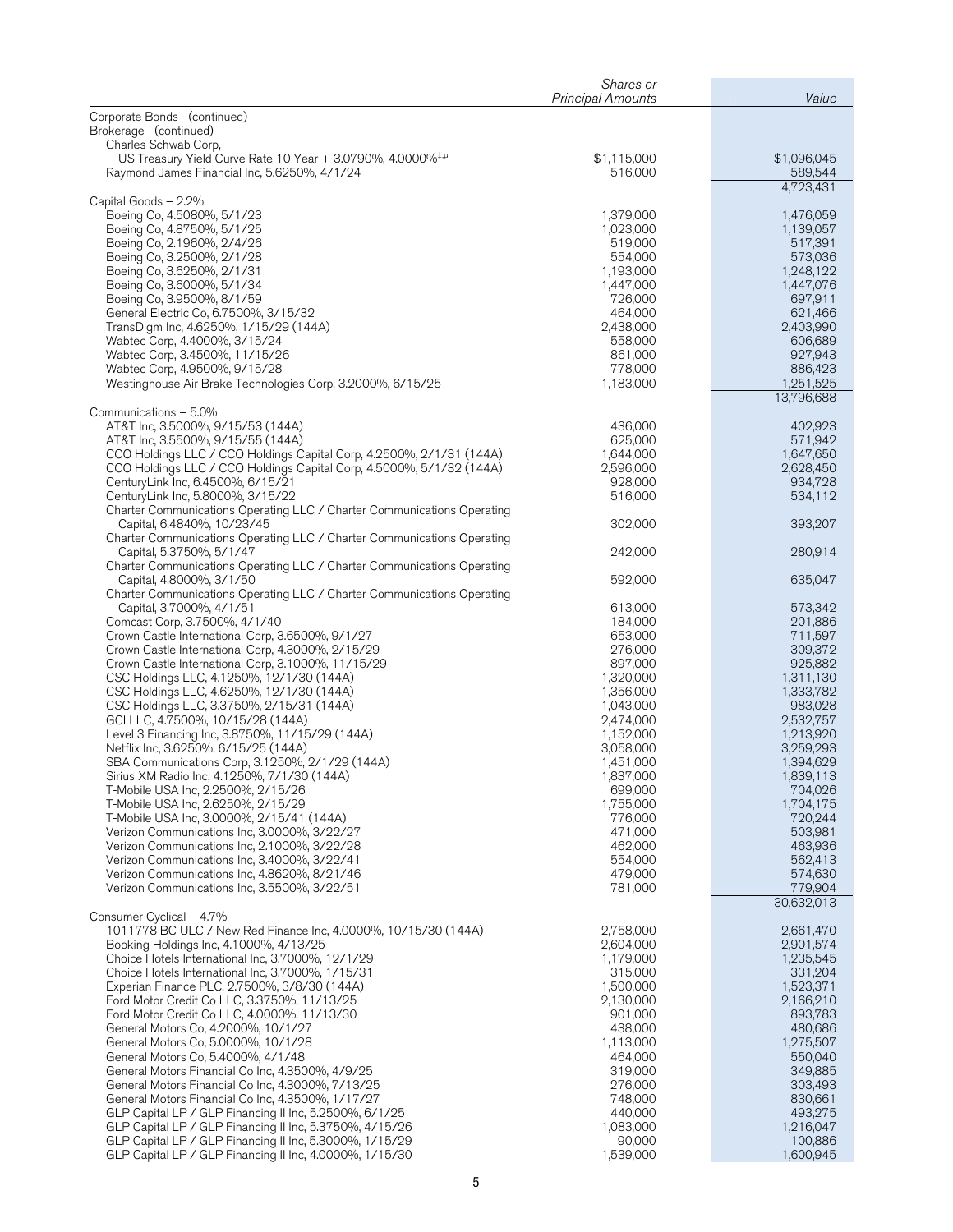|                                                                                                                                                                                                                                                                                                                                                                                                                                                                                                                                                                           | Shares or<br><b>Principal Amounts</b>                                                                                           | Value                                                                                                                           |
|---------------------------------------------------------------------------------------------------------------------------------------------------------------------------------------------------------------------------------------------------------------------------------------------------------------------------------------------------------------------------------------------------------------------------------------------------------------------------------------------------------------------------------------------------------------------------|---------------------------------------------------------------------------------------------------------------------------------|---------------------------------------------------------------------------------------------------------------------------------|
| Corporate Bonds- (continued)                                                                                                                                                                                                                                                                                                                                                                                                                                                                                                                                              |                                                                                                                                 |                                                                                                                                 |
| Consumer Cyclical- (continued)<br>GoDaddy Operating Co LLC / GD Finance Co Inc, 3.5000%, 3/1/29 (144A)<br>IHS Markit Ltd, 5.0000%, 11/1/22 (144A)<br>IHS Markit Ltd, 4.7500%, 2/15/25 (144A)                                                                                                                                                                                                                                                                                                                                                                              | \$1,967,000<br>1,034,000<br>1,793,000                                                                                           | \$1,932,577<br>1,089,191<br>2,007,622                                                                                           |
| IHS Markit Ltd, 4.0000%, 3/1/26 (144A)<br>MDC Holdings Inc, 5.5000%, 1/15/24<br>MGM Resorts International, 7.7500%, 3/15/22<br>Nordstrom Inc, 4.3750%, 4/1/30#                                                                                                                                                                                                                                                                                                                                                                                                            | 559,000<br>1,101,000<br>281,000<br>1,033,000                                                                                    | 615,739<br>1,213,852<br>296,005<br>1,057,519                                                                                    |
| Service Corp International/US, 3.3750%, 8/15/30<br>Yum! Brands Inc, 4.6250%, 1/31/32                                                                                                                                                                                                                                                                                                                                                                                                                                                                                      | 550,000<br>1,394,000                                                                                                            | 536,828<br>1,421,887<br>29,085,802                                                                                              |
| Consumer Non-Cyclical - 4.4%<br>Anheuser-Busch Cos LLC / Anheuser-Busch InBev Worldwide Inc,                                                                                                                                                                                                                                                                                                                                                                                                                                                                              |                                                                                                                                 |                                                                                                                                 |
| 4.9000%, 2/1/46<br>Anheuser-Busch InBev Worldwide Inc, 4.3500%, 6/1/40<br>Aramark Services Inc, 6.3750%, 5/1/25 (144A)<br>Avantor Funding Inc, 4.6250%, 7/15/28 (144A)                                                                                                                                                                                                                                                                                                                                                                                                    | 1,440,000<br>735,000<br>1,527,000<br>992,000                                                                                    | 1,720,143<br>830,987<br>1,618,620<br>1,036,005                                                                                  |
| Catalent Pharma Solutions Inc, 3.1250%, 2/15/29 (144A)<br>Coca-Cola Femsa SAB de CV, 2.7500%, 1/22/30<br>CVS Health Corp, 4.2500%, 4/1/50                                                                                                                                                                                                                                                                                                                                                                                                                                 | 346,000<br>691,000<br>169,000                                                                                                   | 332,160<br>693,875<br>189,703                                                                                                   |
| DaVita Inc, 4.6250%, 6/1/30 (144A)<br>DaVita Inc, 3.7500%, 2/15/31 (144A)<br>Elanco Animal Health Inc, 5.2720%, 8/28/23                                                                                                                                                                                                                                                                                                                                                                                                                                                   | 1,081,000<br>1,438,000<br>1,085,000                                                                                             | 1,101,388<br>1,371,464<br>1,167,731                                                                                             |
| Hasbro Inc, 3.9000%, 11/19/29<br>Hasbro Inc, 6.3500%, 3/15/40<br>Hasbro Inc, 5.1000%, 5/15/44<br>HCA Inc, 5.3750%, 2/1/25                                                                                                                                                                                                                                                                                                                                                                                                                                                 | 2,398,000<br>214,000<br>1,316,000<br>573,000                                                                                    | 2,578,954<br>273,472<br>1,463,854<br>639,190                                                                                    |
| HCA Inc, 3.5000%, 9/1/30<br>HCA Inc, 5.5000%, 6/15/47<br>HCA Inc, 5.2500%, 6/15/49<br>JBS USA LUX SA / JBS USA Finance Inc, 6.7500%, 2/15/28 (144A)                                                                                                                                                                                                                                                                                                                                                                                                                       | 880,000<br>267,000<br>401,000<br>657,000                                                                                        | 887,453<br>332,093<br>490,691<br>719,415                                                                                        |
| JBS USA LUX SA / JBS USA Food Co / JBS USA Finance Inc,<br>6.5000%, 4/15/29 (144A)<br>JBS USA LUX SA / JBS USA Food Co / JBS USA Finance Inc,                                                                                                                                                                                                                                                                                                                                                                                                                             | 1,396,000                                                                                                                       | 1,576,782                                                                                                                       |
| 5.5000%, 1/15/30 (144A)<br>Kraft Heinz Foods Co, 5.0000%, 6/4/42<br>Kraft Heinz Foods Co, 4.3750%, 6/1/46<br>Kraft Heinz Foods Co, 4.8750%, 10/1/49<br>Pilgrim's Pride Corp, 4.2500%, 4/15/31 (144A)                                                                                                                                                                                                                                                                                                                                                                      | 1,361,000<br>753,000<br>217,000<br>507,000<br>2,266,000                                                                         | 1,506,280<br>847,427<br>226,845<br>568,658<br>2,257,457                                                                         |
| Royalty Pharma PLC, 1.7500%, 9/2/27 (144A)<br>Royalty Pharma PLC, 3.5500%, 9/2/50 (144A)<br>Sysco Corp, 6.6000%, 4/1/40<br>Sysco Corp, 6.6000%, 4/1/50                                                                                                                                                                                                                                                                                                                                                                                                                    | 524,000<br>1,011,000<br>428,000<br>408,000                                                                                      | 508,851<br>963,432<br>597,073<br>589,303<br>27,089,306                                                                          |
| Electric $-2.0\%$<br>Ameren Corp, 3.5000%, 1/15/31                                                                                                                                                                                                                                                                                                                                                                                                                                                                                                                        | 1,148,000                                                                                                                       | 1,218,317                                                                                                                       |
| CMS Energy Corp,<br>US Treasury Yield Curve Rate 5 Year + 4.1160%, 4.7500%, 6/1/50 <sup>‡</sup><br>Dominion Energy Inc, 3.3750%, 4/1/30<br>East Ohio Gas Co/The, 2.0000%, 6/15/30 (144A)<br>IPALCO Enterprises Inc, 4.2500%, 5/1/30 (144A)<br>NextEra Energy Capital Holdings Inc, 2.7500%, 5/1/25<br>NRG Energy Inc, 7.2500%, 5/15/26<br>NRG Energy Inc, 6.6250%, 1/15/27                                                                                                                                                                                                | 1,249,000<br>898,000<br>148,000<br>2,653,000<br>596,000<br>2,024,000<br>758,000                                                 | 1,348,920<br>956,118<br>142,403<br>2,890,071<br>629,820<br>2,104,960<br>788,320                                                 |
| NRG Energy Inc, 3.3750%, 2/15/29 (144A)<br>NRG Energy Inc, 3.6250%, 2/15/31 (144A)                                                                                                                                                                                                                                                                                                                                                                                                                                                                                        | 1,246,000<br>1,408,000                                                                                                          | 1,216,407<br>1,372,800<br>12,668,136                                                                                            |
| Energy $-2.4%$<br>Cheniere Corpus Christi Holdings LLC, 3.7000%, 11/15/29<br>Cheniere Energy Inc, 4.6250%, 10/15/28 (144A)<br>Cheniere Energy Partners LP, 4.0000%, 3/1/31 (144A)<br>Continental Resources Inc, 5.7500%, 1/15/31 (144A)<br>Energy Transfer Operating LP, 5.8750%, 1/15/24<br>Energy Transfer Operating LP, 5.5000%, 6/1/27<br>Energy Transfer Operating LP, 4.9500%, 6/15/28<br>Hess Midstream Operations LP, 5.1250%, 6/15/28 (144A)<br>Kinder Morgan Inc/DE, 4.3000%, 3/1/28<br>NGPL PipeCo LLC, 4.3750%, 8/15/22 (144A)<br>ONEOK Inc, 5.8500%, 1/15/26 | 1,348,000<br>2,763,000<br>931,000<br>1,432,000<br>763,000<br>106,000<br>172,000<br>1,974,000<br>378,000<br>2,001,000<br>344,000 | 1,420,736<br>2,869,486<br>947,293<br>1,617,960<br>849,352<br>122,242<br>192,478<br>1,995,714<br>422,633<br>2,077,043<br>402,709 |
| ONEOK Inc, 6.3500%, 1/15/31<br>ONEOK Inc, 7.1500%, 1/15/51<br>Transcontinental Gas Pipe Line Co LLC, 3.9500%, 5/15/50                                                                                                                                                                                                                                                                                                                                                                                                                                                     | 736,000<br>192,000<br>665,000                                                                                                   | 924,124<br>258,873<br>679,781<br>14,780,424                                                                                     |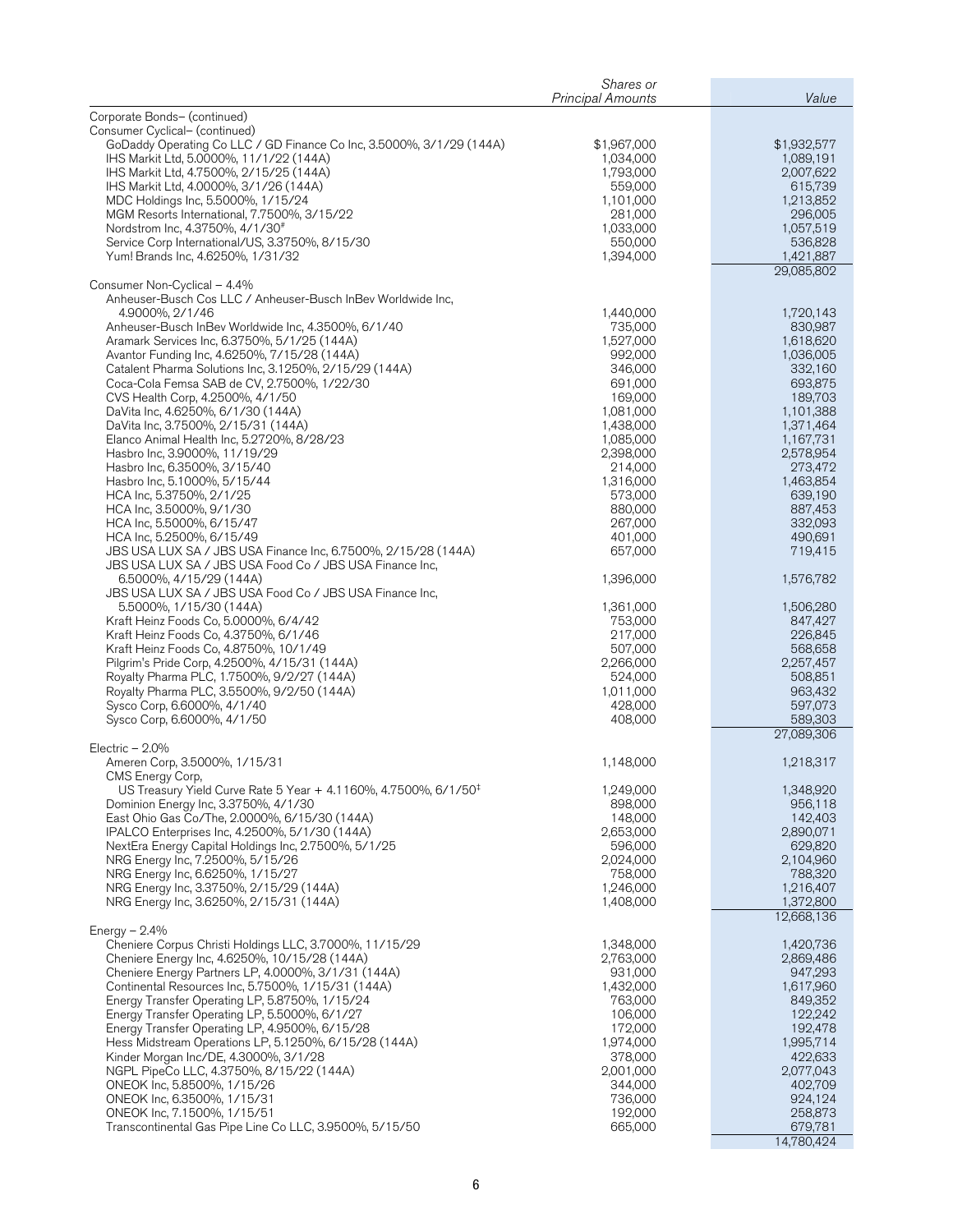|                                                                                                                                                                  | Shares or                |                          |
|------------------------------------------------------------------------------------------------------------------------------------------------------------------|--------------------------|--------------------------|
|                                                                                                                                                                  | <b>Principal Amounts</b> | Value                    |
| Corporate Bonds- (continued)<br>Finance Companies - 0.4%                                                                                                         |                          |                          |
| Quicken Loans LLC, 3.6250%, 3/1/29 (144A)<br>Quicken Loans LLC, 3.8750%, 3/1/31 (144A)                                                                           | \$1,146,000<br>1,675,000 | \$1,103,025<br>1,612,187 |
|                                                                                                                                                                  |                          | 2,715,212                |
| Financial Institutions - 0.2%<br>Jones Lang LaSalle Inc, 4.4000%, 11/15/22                                                                                       | 1,319,000                | 1,381,206                |
| Industrial Conglomerates - 0.3%                                                                                                                                  |                          |                          |
| General Electric Co, ICE LIBOR USD 3 Month + 3.3300%, 3.5139% <sup>‡,µ</sup><br>Information Technology Services - 0.2%                                           | 1,723,000                | 1,628,235                |
| Booz Allen Hamilton Inc, 3.8750%, 9/1/28 (144A)<br>Insurance $-2.1%$                                                                                             | 1,412,000                | 1,419,413                |
| Brown & Brown Inc, 4.5000%, 3/15/29                                                                                                                              | 837,000                  | 940,264                  |
| Brown & Brown Inc, 2.3750%, 3/15/31                                                                                                                              | 142,000                  | 136,522                  |
| Centene Corp, 4.2500%, 12/15/27<br>Centene Corp, 4.6250%, 12/15/29                                                                                               | 1,501,000<br>2,256,000   | 1,578,866<br>2,441,680   |
| Centene Corp, 3.3750%, 2/15/30                                                                                                                                   | 299,000                  | 301,802                  |
| Centene Corp, 3.0000%, 10/15/30                                                                                                                                  | 2,329,000                | 2,325,134                |
| Molina Healthcare Inc, 4.3750%, 6/15/28 (144A)                                                                                                                   | 3,025,000                | 3,112,604                |
| Prudential Financial Inc,<br>US Treasury Yield Curve Rate 5 Year + 3.0350%, 3.7000%, 10/1/50 <sup>‡</sup>                                                        | 1,989,000                | 2,011,277                |
|                                                                                                                                                                  |                          | 12,848,149               |
| Real Estate Investment Trusts (REITs) - 1.5%<br>Agree LP, 2.9000%, 10/1/30                                                                                       | 1,823,000                | 1,836,087                |
| Lexington Realty Trust, 2.7000%, 9/15/30                                                                                                                         | 1,694,000                | 1,653,476                |
| MPT Operating Partnership LP/MPT Finance Corp, 3.5000%, 3/15/31                                                                                                  | 1,593,000                | 1,563,243                |
| Omega Healthcare Investors Inc, 3.2500%, 4/15/33                                                                                                                 | 3,022,000                | 2,895,062                |
| Rexford Industrial Realty Inc, 2.1250%, 12/1/30                                                                                                                  | 1,405,000                | 1,313,131<br>9,260,999   |
| Technology - 5.8%                                                                                                                                                |                          |                          |
| Broadcom Inc, 4.1500%, 11/15/30                                                                                                                                  | 1,419,000                | 1,531,612                |
| Broadcom Inc, 4.3000%, 11/15/32<br>Broadcom Inc, 3.5000%, 2/15/41 (144A)                                                                                         | 921,000<br>1,494,000     | 1,002,726<br>1,430,869   |
| Broadcom Inc, 3.7500%, 2/15/51 (144A)                                                                                                                            | 1,275,000                | 1,219,175                |
| Cadence Design Systems Inc, 4.3750%, 10/15/24                                                                                                                    | 2,887,000                | 3,203,271                |
| CoStar Group Inc, 2.8000%, 7/15/30 (144A)                                                                                                                        | 1,475,000                | 1,442,105                |
| CrowdStrike Holdings Inc, 3.0000%, 2/15/29                                                                                                                       | 1,433,000                | 1,401,044                |
| Equifax Inc, 2.6000%, 12/15/25<br>Gartner Inc, 3.7500%, 10/1/30 (144A)                                                                                           | 1,325,000<br>268,000     | 1,388,994<br>265,784     |
| Global Payments Inc, 3.2000%, 8/15/29                                                                                                                            | 389,000                  | 409,699                  |
| Marvell Technology Group Ltd, 4.2000%, 6/22/23                                                                                                                   | 619,000                  | 662,321                  |
| Marvell Technology Group Ltd, 4.8750%, 6/22/28                                                                                                                   | 1,064,000                | 1,219,664                |
| Microchip Technology Inc, 2.6700%, 9/1/23 (144A)                                                                                                                 | 1,729,000                | 1,800,636                |
| Microchip Technology Inc, 4.2500%, 9/1/25 (144A)<br>MSCI Inc, 3.6250%, 9/1/30 (144A)                                                                             | 1,119,000<br>975,000     | 1,169,072<br>991,429     |
| MSCI Inc, 3.8750%, 2/15/31 (144A)                                                                                                                                | 2,034,000                | 2,077,222                |
| Qorvo Inc, 3.3750%, 4/1/31 (144A)                                                                                                                                | 1,535,000                | 1,504,131                |
| Sensata Technologies Inc, 3.7500%, 2/15/31 (144A)                                                                                                                | 1,281,000                | 1,262,989                |
| SK Hynix Inc, 1.5000%, 1/19/26 (144A)                                                                                                                            | 1,252,000                | 1,232,068                |
| SK Hynix Inc, 2.3750%, 1/19/31 (144A)                                                                                                                            | 872,000<br>2,691,000     | 824,560                  |
| Total System Services Inc, 4.8000%, 4/1/26<br>Trimble Inc, 4.7500%, 12/1/24                                                                                      | 1,638,000                | 3,077,212<br>1,833,162   |
| Trimble Inc, 4.9000%, 6/15/28                                                                                                                                    | 1,586,000                | 1,829,561                |
| Twilio Inc, 3.6250%, 3/15/29                                                                                                                                     | 554,000                  | 560,831                  |
| Twilio Inc, 3.8750%, 3/15/31                                                                                                                                     | 554,000                  | 565,833                  |
| VMware Inc, 4.5000%, 5/15/25<br>VMware Inc, 4.6500%, 5/15/27                                                                                                     | 730,000<br>819,000       | 814,199<br>928,349       |
|                                                                                                                                                                  |                          | 35,648,518               |
| Total Corporate Bonds (cost \$245,703,807)                                                                                                                       |                          | 252,202,102              |
| Inflation-Indexed Bonds- 4.2%                                                                                                                                    |                          |                          |
| United States Treasury Inflation Indexed Bonds, 0.6250%, 4/15/23 <sup>CC</sup><br>United States Treasury Inflation Indexed Bonds, 0.1250%, 1/15/31 <sup>CC</sup> | 20,161,600<br>4,114,902  | 21.450.052<br>4,429,252  |
| Total Inflation-Indexed Bonds (cost \$25,892,503)                                                                                                                |                          | 25,879,304               |
| Mortgage-Backed Securities- 14.8%                                                                                                                                |                          |                          |
| Fannie Mae:<br>2.0000%, TBA, 15 Year Maturity                                                                                                                    | 2,562,198                | 2,629,225                |
| 2.0000%, TBA, 30 Year Maturity                                                                                                                                   | 16,215,548               | 16,182,436               |
| 2.5000%, TBA, 15 Year Maturity                                                                                                                                   | 1,232,300                | 1,282,368                |
| 3.5000%, TBA, 30 Year Maturity                                                                                                                                   | 2,319,600                | 2,450,518                |
| 2.5000%, TBA, 30 Year Maturity                                                                                                                                   | 3,496,782                | 3,588,048<br>26,132,595  |
| Fannie Mae Pool:                                                                                                                                                 |                          |                          |
| 3.0000%, 10/1/34                                                                                                                                                 | 182,710                  | 194,483                  |
| 2.5000%, 11/1/34<br>3.0000%, 11/1/34                                                                                                                             | 251,261<br>40,511        | 263,260<br>43,401        |
|                                                                                                                                                                  |                          |                          |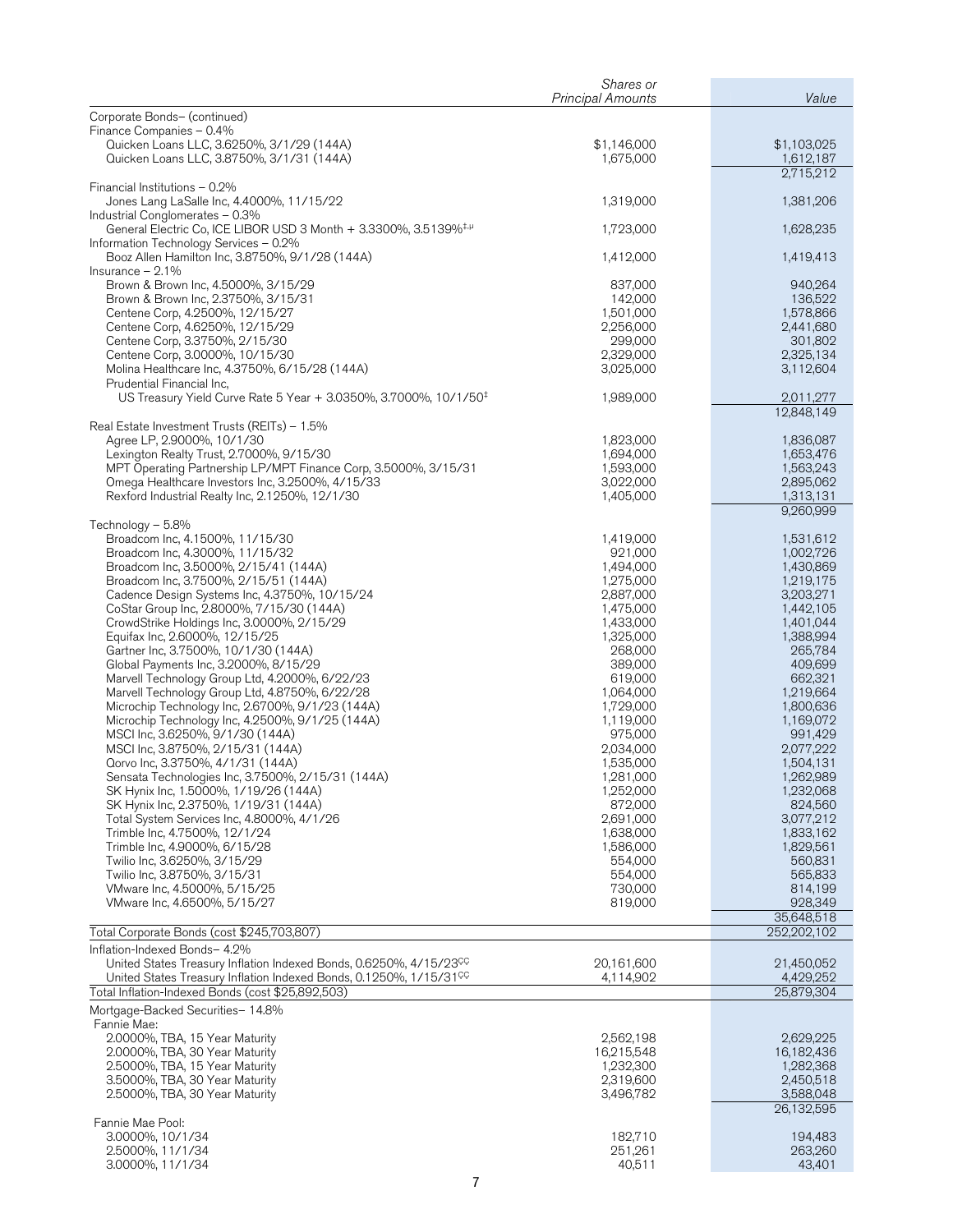|                                         | Value                |                      |
|-----------------------------------------|----------------------|----------------------|
| Mortgage-Backed Securities- (continued) |                      |                      |
| Fannie Mae Pool- (continued)            |                      |                      |
| 3.0000%, 12/1/34<br>6.0000%, 2/1/37     | \$41,513<br>97,313   | \$44,408<br>113,453  |
| 4.5000%, 11/1/42                        | 71,313               | 79,889               |
| 3.0000%, 1/1/43                         | 28,429               | 30,140               |
| 3.0000%, 2/1/43                         | 35,525               | 37,896<br>401,874    |
| 3.0000%, 5/1/43<br>3.0000%, 5/1/43      | 380,671<br>205,934   | 220,207              |
| 5.0000%, 7/1/44                         | 600,505              | 681,595              |
| 4.5000%, 10/1/44                        | 164,417              | 183,784              |
| 4.5000%, 3/1/45<br>4.5000%, 6/1/45      | 254,404<br>143,370   | 284,370<br>160,282   |
| 3.5000%, 12/1/45                        | 209,390              | 224,195              |
| 4.5000%, 2/1/46                         | 258,006              | 289,034              |
| 3.5000%, 7/1/46<br>3.0000%, 9/1/46      | 859,267<br>647,550   | 926,336<br>686,058   |
| 3.0000%, 2/1/47                         | 8,573,698            | 9,083,551            |
| 3.5000%, 3/1/47                         | 180,216              | 192,959              |
| 3.5000%, 7/1/47<br>3.5000%, 8/1/47      | 152,172<br>294,350   | 162,932<br>312,113   |
| 3.5000%, 1/1/48                         | 208,533              | 221,973              |
| 4.0000%, 1/1/48                         | 1,445,127            | 1,562,075            |
| 3.0000%, 2/1/48                         | 138,894              | 146,980              |
| 4.0000%, 3/1/48<br>3.0000%, 5/1/48      | 537,456<br>63,693    | 580,460<br>67,075    |
| 5.0000%, 5/1/48                         | 154,160              | 170,638              |
| 3.5000%, 7/1/48                         | 4,356,433            | 4,646,792            |
| 3.0000%, 11/1/48<br>3.0000%, 8/1/49     | 1,426,003<br>253,430 | 1,499,318<br>267,933 |
| 3.0000%, 9/1/49                         | 61,031               | 64,060               |
| 2.5000%, 1/1/50                         | 157,417              | 162,188              |
| 2.5000%, 10/1/50<br>2.5000%, 1/1/51     | 369,486<br>865,747   | 379,511<br>888,438   |
| 3.5000%, 8/1/56                         | 2,273,621            | 2,477,009            |
| 3.0000%, 2/1/57                         | 1,517,833            | 1,631,588            |
| 3.0000%, 6/1/57                         | 7,444                | 7,998<br>29,390,256  |
| Freddie Mac Gold Pool:                  |                      |                      |
| 3.5000%, 1/1/47<br>Freddie Mac Pool:    | 127,401              | 138,279              |
| 3.0000%, 5/1/31                         | 1,452,577            | 1,545,350            |
| 3.0000%, 9/1/32                         | 294,993              | 314,565              |
| 3.0000%, 10/1/32<br>3.0000%, 1/1/33     | 91,539<br>164,153    | 96,890<br>175,044    |
| 2.5000%, 12/1/33                        | 1,772,860            | 1,851,820            |
| 3.0000%, 10/1/34                        | 353,894              | 377,740              |
| 3.0000%, 10/1/34<br>2.5000%, 11/1/34    | 146,335<br>210,195   | 155,763<br>220,246   |
| 2.5000%, 11/1/34                        | 194,709              | 204,020              |
| 6.0000%, 4/1/40                         | 153,269              | 179,048              |
| 3.5000%, 7/1/42<br>3.5000%, 8/1/42      | 9,004<br>12,344      | 9,773<br>13,399      |
| 3.5000%, 8/1/42                         | 9,559                | 10,376               |
| 3.5000%, 2/1/43                         | 406,479              | 442,590              |
| 3.0000%, 3/1/43                         | 303,087              | 321,226              |
| 3.0000%, 6/1/43<br>3.5000%, 2/1/44      | 26,880<br>541,591    | 27,821<br>589,705    |
| 4.5000%, 5/1/44                         | 129,341              | 144,584              |
| 3.0000%, 1/1/45                         | 529,819              | 560,457              |
| 4.0000%, 2/1/46<br>3.5000%, 7/1/46      | 433,092<br>1,684,972 | 480,450<br>1,821,064 |
| 3.5000%, 7/1/46                         | 374,909              | 399,561              |
| 3.0000%, 8/1/46                         | 200,938              | 211,252              |
| 4.0000%, 3/1/47<br>3.0000%, 4/1/47      | 116,362<br>276,233   | 127,250<br>290,412   |
| 3.5000%, 11/1/47                        | 542,538              | 578,127              |
| 3.5000%, 12/1/47                        | 423,963              | 451,774              |
| 3.5000%, 2/1/48                         | 215,449              | 229,433              |
| 3.5000%, 2/1/48<br>4.0000%, 4/1/48      | 170,281<br>425,978   | 181,012<br>460,826   |
| 4.5000%, 7/1/48                         | 123,187              | 134,164              |
| 5.0000%, 9/1/48                         | 56,539               | 62,785               |
| 3.0000%, 8/1/49<br>3.0000%, 12/1/49     | 75,454<br>243,899    | 79,771<br>253,751    |
| 3.0000%, 12/1/49                        | 177,814              | 184,997              |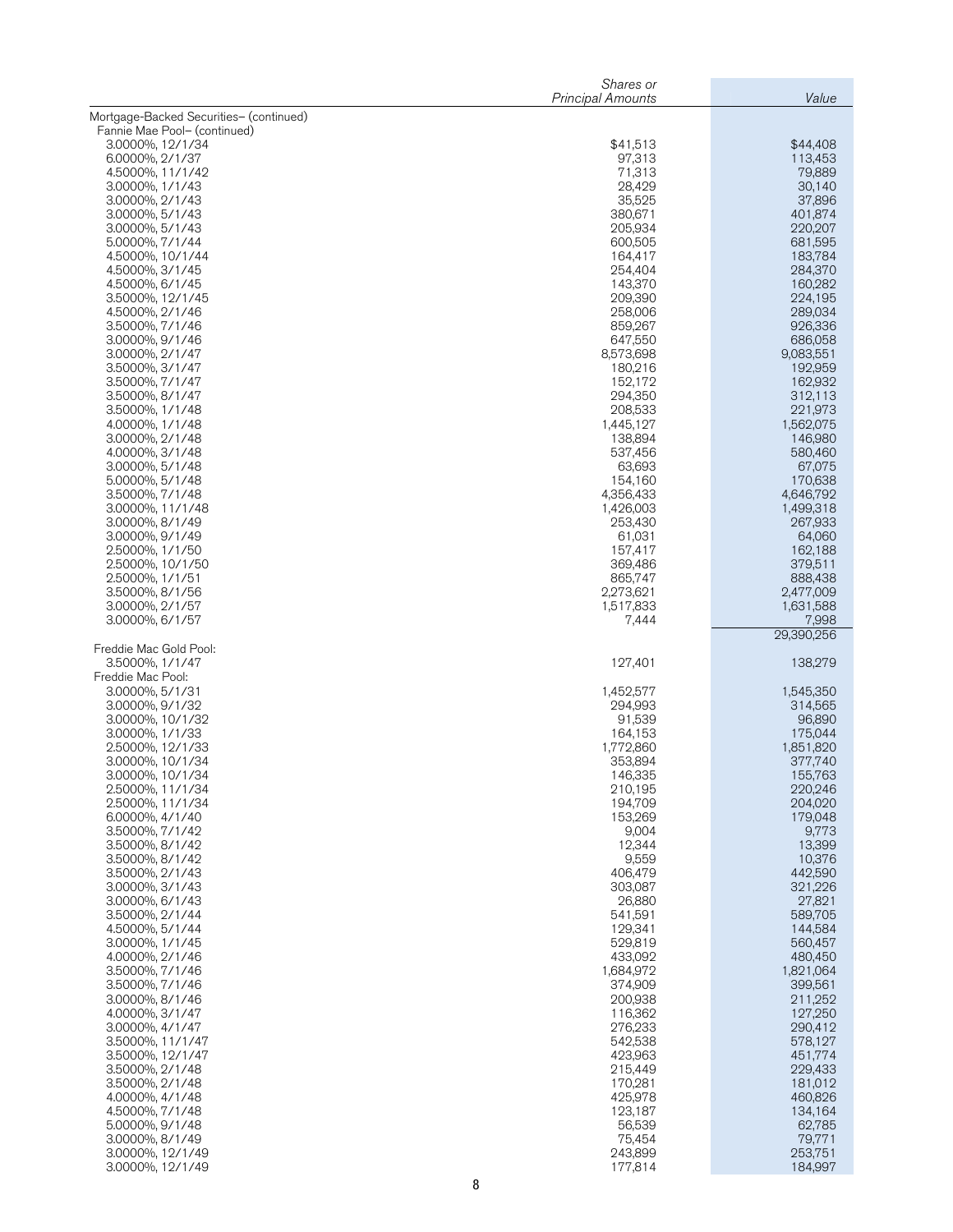|                                                                                             | Shares or                |                         |
|---------------------------------------------------------------------------------------------|--------------------------|-------------------------|
|                                                                                             | <b>Principal Amounts</b> | Value                   |
| Mortgage-Backed Securities- (continued)                                                     |                          |                         |
| Freddie Mac Pool- (continued)                                                               |                          |                         |
| 2.5000%, 1/1/50                                                                             | \$64,671                 | \$66,631                |
| 3.0000%, 3/1/50                                                                             | 79,043                   | 82,698                  |
|                                                                                             |                          | 13,336,375              |
| Ginnie Mae:<br>2.0000%, TBA, 30 Year Maturity                                               | 10,811,000               | 10,912,191              |
| 2.5000%, TBA, 30 Year Maturity                                                              | 2,582,319                | 2,664,127               |
|                                                                                             |                          | 13,576,318              |
| Ginnie Mae I Pool:                                                                          |                          |                         |
| 4.0000%, 1/15/45                                                                            | 1,697,008                | 1,881,224               |
| 4.5000%, 8/15/46                                                                            | 1,980,038                | 2,248,078               |
| 4.0000%, 8/15/47                                                                            | 160,286                  | 174,426                 |
| 4.0000%, 11/15/47                                                                           | 224,998                  | 244,847                 |
| 4.0000%, 12/15/47                                                                           | 309,247                  | 336,528                 |
|                                                                                             |                          | 4,885,103               |
| Ginnie Mae II Pool:<br>4.0000%, 8/20/47                                                     | 196,522                  | 214,300                 |
| 4.0000%, 8/20/47                                                                            | 57,605                   | 62,816                  |
| 4.0000%, 8/20/47                                                                            | 33,207                   | 36,579                  |
| 4.5000%, 2/20/48                                                                            | 404,761                  | 440,819                 |
| 4.0000%, 5/20/48                                                                            | 505,822                  | 543,788                 |
| 4.5000%, 5/20/48                                                                            | 657,806                  | 724,231                 |
| 4.5000%, 5/20/48                                                                            | 107.069                  | 117,880                 |
| 4.0000%, 6/20/48                                                                            | 743.403                  | 799,201                 |
| 5.0000%, 8/20/48                                                                            | 721,596                  | 787,905                 |
|                                                                                             |                          | 3,727,519               |
| Total Mortgage-Backed Securities (cost \$89,555,479)                                        |                          | 91,186,445              |
| United States Treasury Notes/Bonds- 18.0%                                                   |                          |                         |
| 0.1250%, 2/28/23                                                                            | 408,000                  | 407,745                 |
| 0.3750%, 1/31/26                                                                            | 6,697,200                | 6,531,340               |
| 0.5000%, 2/28/26                                                                            | 29,728,000               | 29,157,599              |
| 1.1250%, 2/29/28<br>0.8750%, 11/15/30                                                       | 2,609,400<br>10,825,500  | 2,563,735<br>10,011,896 |
| 1.1250%, 2/15/31#                                                                           | 25,534,500               | 24,126,113              |
| 1.1250%, 5/15/40                                                                            | 2,189,000                | 1,786,087               |
| 1.3750%, 11/15/40                                                                           | 3,035,000                | 2,581,647               |
| 1.8750%, 2/15/41                                                                            | 2,747,000                | 2,557,715               |
| 2.7500%, 8/15/42                                                                            | 9,057,400                | 9,715,477               |
| 1.3750%, 8/15/50                                                                            | 12,314,500               | 9,609,158               |
| 1.6250%, 11/15/50                                                                           | 14,833,700               | 12,360,644              |
| Total United States Treasury Notes/Bonds (cost \$116,336,034)                               |                          | 111,409,156             |
| Preferred Stocks-0.6%                                                                       |                          |                         |
| Banks - 0.6%                                                                                |                          |                         |
| First Republic Bank/CA, 4.1250%                                                             | 73,250                   | 1,831,250               |
| Truist Financial Corp, 4.7500%<br>Total Preferred Stocks (cost \$3,975,000)                 | 85,750                   | 2,208,062               |
|                                                                                             |                          | 4,039,312               |
| Investment Companies-10.0%<br>Money Markets - 10.0%                                         |                          |                         |
| Janus Henderson Cash Liquidity Fund LLC, 0.0652% <sup>®,£</sup> (cost \$61,503,195)         | 61,498,156               | 61,504,306              |
| Investments Purchased with Cash Collateral from Securities Lending-0.8%                     |                          |                         |
| Investment Companies - 0.6%                                                                 |                          |                         |
| Janus Henderson Cash Collateral Fund LLC, 0.0011% <sup>®,£</sup>                            | 3,784,898                | 3,784,898               |
| Time Deposits - 0.2%                                                                        |                          |                         |
| Royal Bank of Canada, 0.0300%, 4/1/21                                                       | \$943,970                | 943,970                 |
| Total Investments Purchased with Cash Collateral from Securities Lending (cost \$4,728,868) |                          | 4,728,868               |
| Total Investments (total cost \$657,411,583) - 107.3%                                       |                          | 661,816,181             |
| Liabilities, net of Cash, Receivables and Other Assets - (7.3)%                             |                          | (44.781.717)            |
| Net Assets - 100%                                                                           |                          | \$617,034,464           |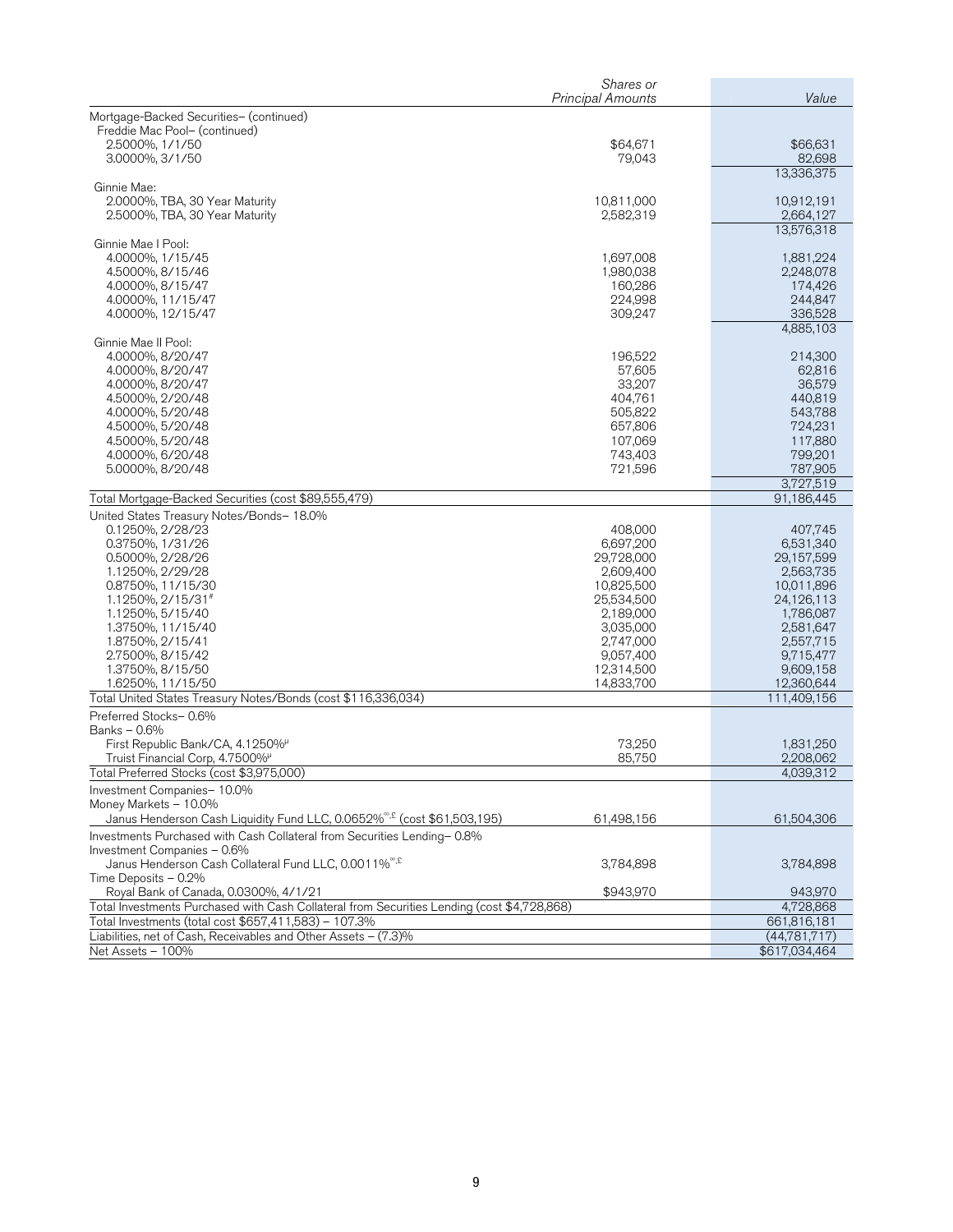### Summary of Investments by Country - (Long Positions) (unaudited)

|                      |               | $%$ of     |
|----------------------|---------------|------------|
|                      |               | Investment |
| Country              | Value         | Securities |
| <b>United States</b> | \$637,377,426 | 96.3%      |
| United Kingdom       | 7,966,758     | 1.2        |
| France               | 5,677,257     | 0.9        |
| Canada               | 2,661,470     | 0.4        |
| Belgium              | 2,551,130     | 0.4        |
| South Korea          | 2,056,628     | 0.3        |
| Switzerland          | 1,472,812     | 0.2        |
| Australia            | 1,358,825     | 0.2        |
| Mexico               | 693,875       | 0.1        |
| Total                | \$661,816,181 | 100.0%     |

### Schedules of Affiliated Investments – (% of Net Assets)

|                                                                                                          | Dividend<br>Income | Realized<br>Gain/(Loss) | Change in<br>Unrealized<br>Appreciation/<br>Depreciation | Value<br>at 3/31/21 |
|----------------------------------------------------------------------------------------------------------|--------------------|-------------------------|----------------------------------------------------------|---------------------|
| Investment Companies - 10.0%<br>Money Markets - 10.0%                                                    |                    |                         |                                                          |                     |
| Janus Henderson Cash Liquidity Fund<br>LLC. 0.0652%                                                      | \$<br>6.690        | \$<br>200               | \$<br>(200)                                              | \$<br>61,504,306    |
| Investments Purchased with Cash Collateral from Securities Lending - 0.6%<br>Investment Companies - 0.6% |                    |                         |                                                          |                     |
| Janus Henderson Cash Collateral Fund<br>LLC, 0.0011%                                                     | $5.382^{\circ}$    |                         |                                                          | 3,784,898           |
| Total Affiliated Investments - 10.6%                                                                     | \$<br>12.072       | 200                     | (200)                                                    | 65.289.204          |

|                                                                                                          | Value<br>at 12/31/20 | Purchases  | Sales Proceeds | Value<br>at 3/31/21 |
|----------------------------------------------------------------------------------------------------------|----------------------|------------|----------------|---------------------|
| Investment Companies - 10.0%<br>Money Markets - 10.0%                                                    |                      |            |                |                     |
| Janus Henderson Cash Liquidity Fund<br>LLC, 0.0652%                                                      | 33.622.864           | 88.797.802 | (60,916,360)   | 61,504,306          |
| Investments Purchased with Cash Collateral from Securities Lending - 0.6%<br>Investment Companies - 0.6% |                      |            |                |                     |
| Janus Henderson Cash Collateral Fund<br>LLC, 0.0011%                                                     | 113.710              | 49.760.955 | (46.089.767)   | 3.784.898           |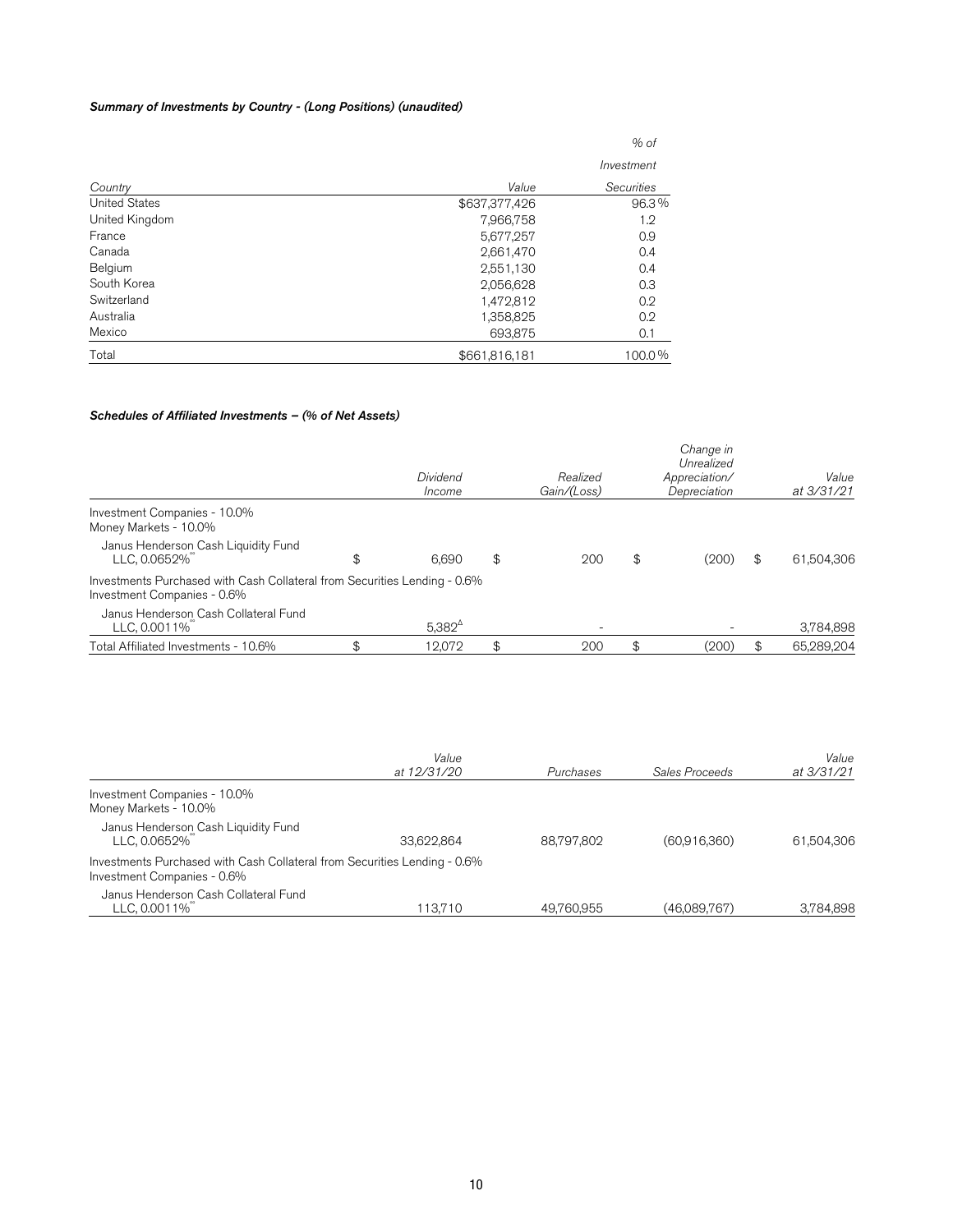### Schedule of Futures

|                             |           |            | Value and     |     | Unrealized            |     |                   |
|-----------------------------|-----------|------------|---------------|-----|-----------------------|-----|-------------------|
|                             | Number of | Expiration | Notional      |     | Appreciation/         |     | Variation Margin  |
| Description                 | Contracts | Date       | Amount        |     | <i>(Depreciation)</i> |     | Asset/(Liability) |
| Futures Purchased:          |           |            |               |     |                       |     |                   |
| 5 Year US Treasury Note     |           | 7/6/21     | \$<br>863.789 | \$  | (10,555)              | -\$ | (1, 148)          |
| Ultra 10-Year Treasury Note |           | 6/30/21    | 143.688       |     | (5,055)               |     | (344)             |
| Total - Futures Purchased   |           |            |               |     | (15,610)              |     | (1, 492)          |
| Futures Sold:               |           |            |               |     |                       |     |                   |
| 2 Year US Treasury Note     |           | 7/6/21     | (220, 727)    |     | 219                   |     | 47                |
| Total                       |           |            |               | \$. | (15,391)              | \$  | (1, 445)          |

# Average Ending Monthly Market Value of Derivative Instruments During the Period Ended March 31, 2021

|                              | Market Value |
|------------------------------|--------------|
| Futures contracts, purchased | \$1,024,266  |
| Futures contracts, sold      | 220,861      |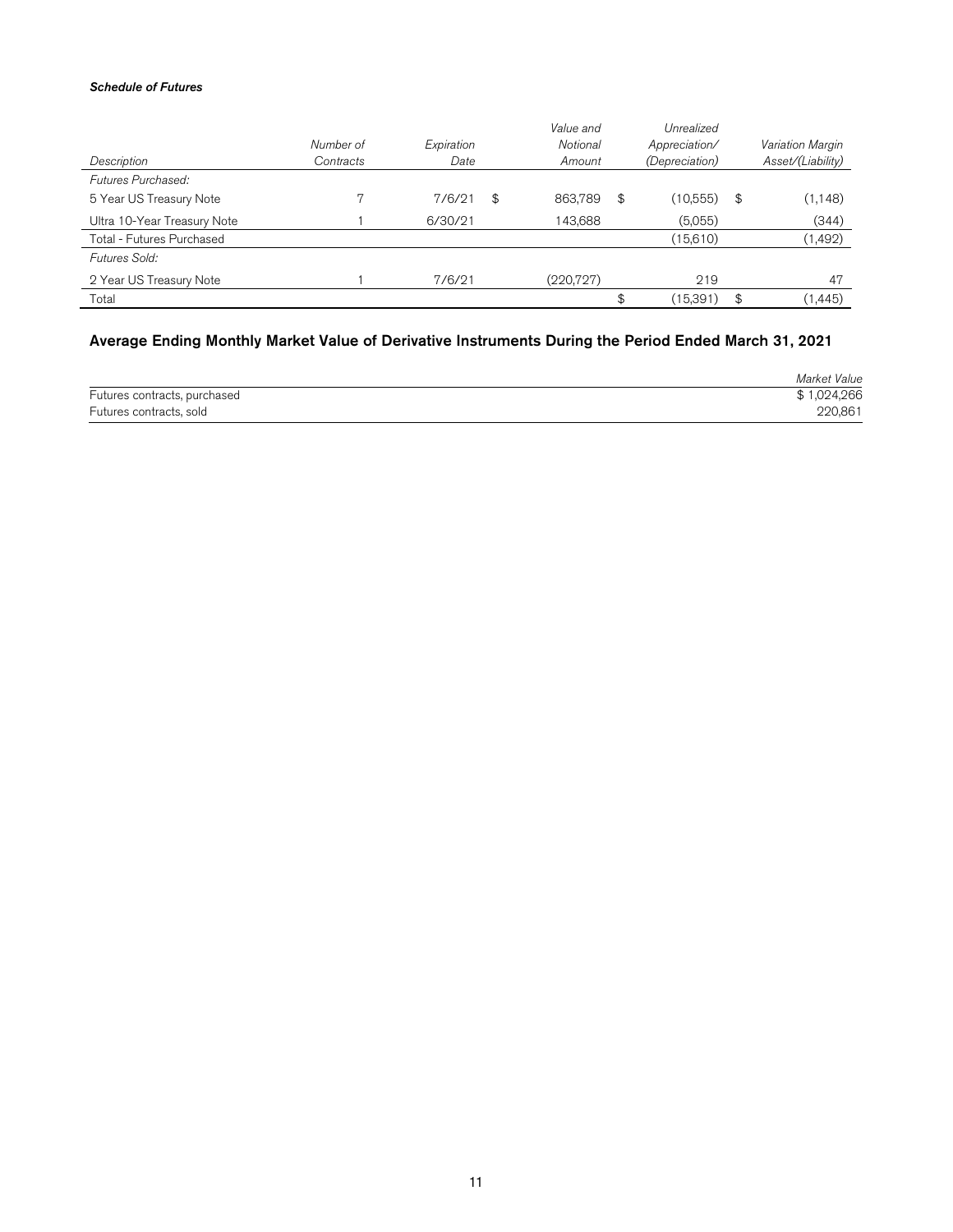# **Notes to Schedule of Investments (unaudited)**

| ICE          | Intercontinental Exchange                                                                                                                                                                                                                                                   |
|--------------|-----------------------------------------------------------------------------------------------------------------------------------------------------------------------------------------------------------------------------------------------------------------------------|
| <b>LIBOR</b> | London Interbank Offered Rate                                                                                                                                                                                                                                               |
| <b>LLC</b>   | Limited Liability Company                                                                                                                                                                                                                                                   |
| <b>LP</b>    | Limited Partnership                                                                                                                                                                                                                                                         |
| <b>PLC</b>   | Public Limited Company                                                                                                                                                                                                                                                      |
| <b>SOFR</b>  | Secured Overnight Financing Rate                                                                                                                                                                                                                                            |
| <b>TBA</b>   | (To Be Announced) Securities are purchased/sold on a forward commitment basis with an approximate<br>principal amount and no defined maturity date. The actual principal and maturity date will be determined upon<br>settlement when specific mortgage pools are assigned. |
| <b>ULC</b>   | Unlimited Liability Company                                                                                                                                                                                                                                                 |

- 144A Securities sold under Rule 144A of the Securities Act of 1933, as amended, are subject to legal and/or contractual restrictions on resale and may not be publicly sold without registration under the 1933 Act. Unless otherwise noted, these securities have been determined to be liquid under guidelines established by the Board of Trustees. The total value of 144A securities as of the period ended March 31, 2021 is \$169,507,754, which represents 27.5% of net assets.
- $f$  All or a portion of this position is not funded, or has been purchased on a delayed delivery or when-issued basis. If applicable, interest rates will be determined and interest will begin to accrue at a future date.
- ‡ Variable or floating rate security. Rate shown is the current rate as of March 31, 2021. Certain variable rate securities are not based on a published reference rate and spread; they are determined by the issuer or agent and current market conditions. Reference rate is as of reset date and may vary by security, which may not indicate a reference rate and/or spread in their description.
- CC Security is a U.S. Treasury Inflation-Protected Security (TIPS).
- ºº Rate shown is the 7-day yield as of March 31, 2021.
- # Loaned security; a portion of the security is on loan at March 31, 2021.
- μ Perpetual security. Perpetual securities have no stated maturity date, but they may be called/redeemed by the issuer. The date indicated, if any, represents the next call date.
- Ç Step bond. The coupon rate will increase or decrease periodically based upon a predetermined schedule. The rate shown reflects the current rate.
- £ The Portfolio may invest in certain securities that are considered affiliated companies. As defined by the Investment Company Act of 1940, as amended, an affiliated company is one in which the Portfolio owns 5% or more of the outstanding voting securities, or a company which is under common ownership or control.
- $\Delta$  Net of income paid to the securities lending agent and rebates paid to the borrowing counterparties.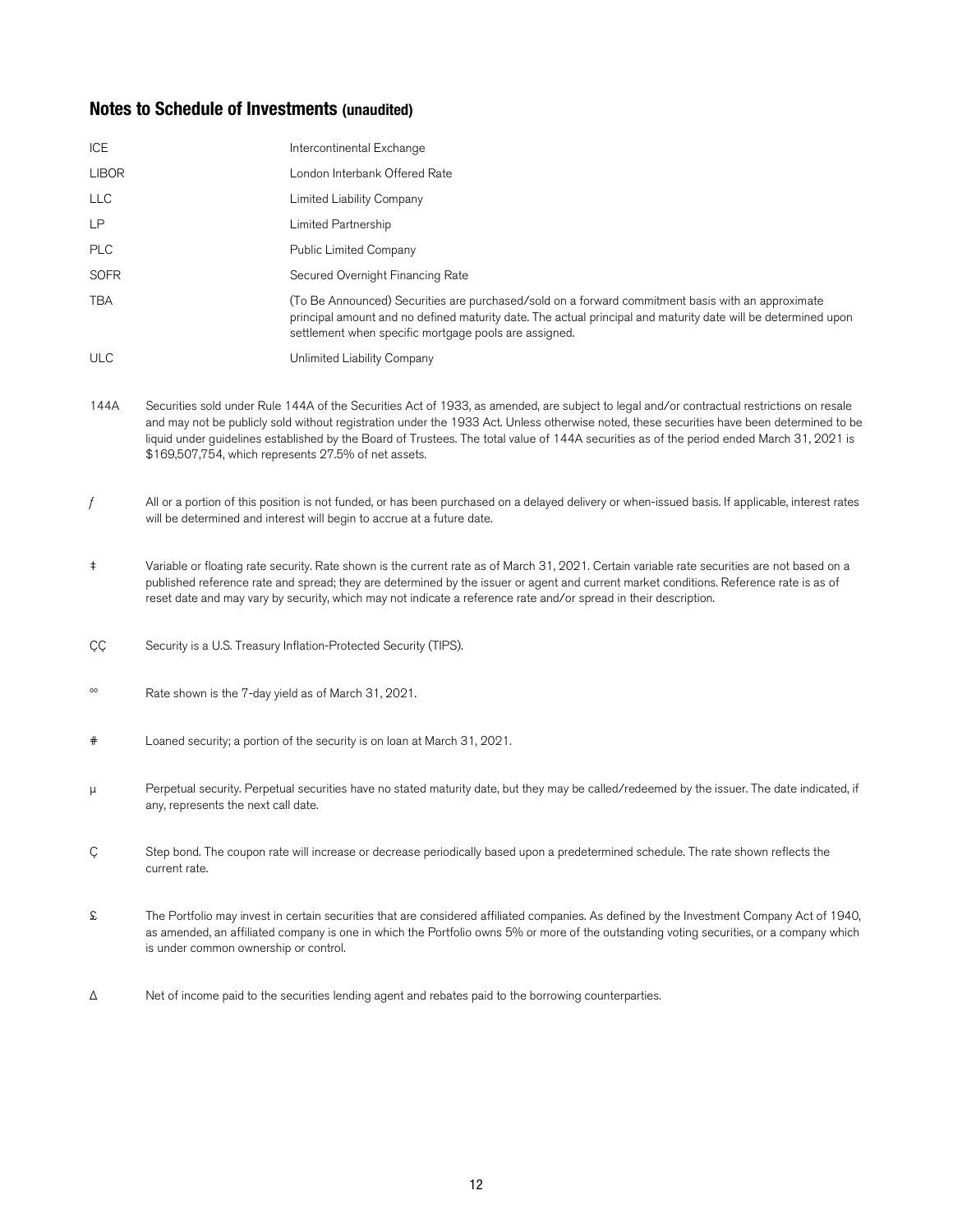The following is a summary of the inputs that were used to value the Portfolio's investments in securities and other financial instruments as of March 31, 2021.

## **Valuation Inputs Summary**

| Level 1 -<br><b>Quoted Prices</b> |       | Level 2 -<br><b>Other Significant</b> | Level 3 -<br><b>Significant</b><br>Unobservable Inputs |  |
|-----------------------------------|-------|---------------------------------------|--------------------------------------------------------|--|
|                                   |       |                                       |                                                        |  |
|                                   |       |                                       |                                                        |  |
| \$                                | \$    | 107,282,219                           | \$                                                     |  |
|                                   |       | 3,584,469                             |                                                        |  |
|                                   |       | 252,202,102                           |                                                        |  |
|                                   |       | 25,879,304                            |                                                        |  |
|                                   |       | 91,186,445                            |                                                        |  |
|                                   |       | 111,409,156                           |                                                        |  |
|                                   |       | 4,039,312                             |                                                        |  |
|                                   |       | 61,504,306                            |                                                        |  |
|                                   |       |                                       |                                                        |  |
|                                   |       | 4,728,868                             |                                                        |  |
| \$                                | \$    | 661,816,181                           | \$                                                     |  |
|                                   |       |                                       |                                                        |  |
| 47                                |       |                                       |                                                        |  |
| \$<br>47                          | \$    | 661,816,181                           | \$                                                     |  |
|                                   |       |                                       |                                                        |  |
|                                   |       |                                       |                                                        |  |
| \$                                | \$    |                                       | \$                                                     |  |
|                                   | 1,492 |                                       | <b>Observable Inputs</b>                               |  |

(a) Other financial instruments include forward foreign currency exchange, futures, written options, written swaptions, and swap contracts. Forward foreign currency exchange contracts are reported at their unrealized appreciation/(depreciation) at measurement date, which represents the change in the contract's value from trade date. Futures, certain written options on futures, and centrally cleared swap contracts are reported at their variation margin at measurement date, which represents the amount due to/from the Portfolio at that date. Written options, written swaptions, and other swap contracts are reported at their market value at measurement date.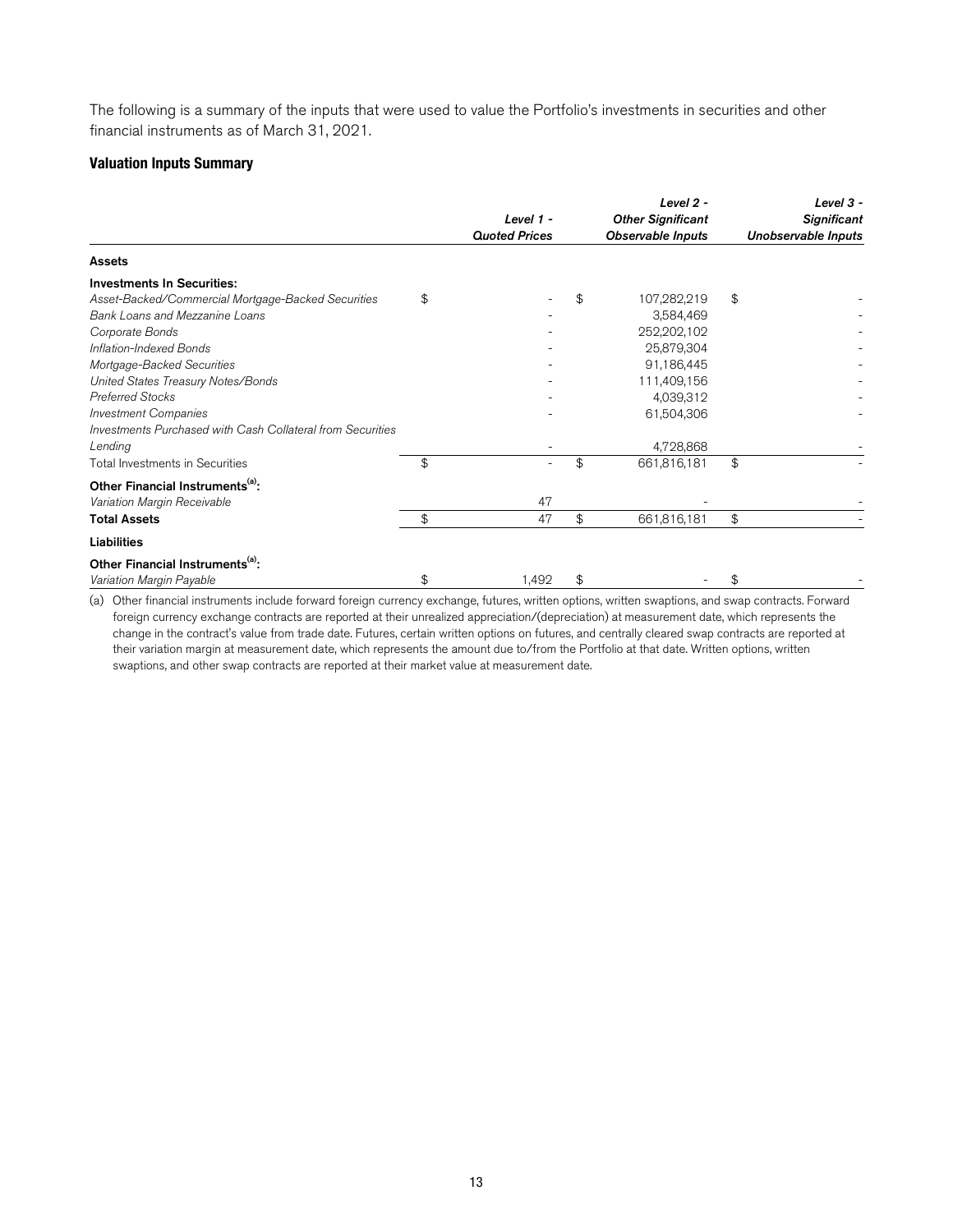### Investment Valuation

Securities held by the Portfolio are valued in accordance with policies and procedures established by and under the supervision of the Trustees (the "Valuation Procedures"). Equity securities traded on a domestic securities exchange are generally valued at the closing prices on the primary market or exchange on which they trade. If such price is lacking for the trading period immediately preceding the time of determination, such securities are valued at their current bid price. Equity securities that are traded on a foreign exchange are generally valued at the closing prices on such markets. In the event that there is no current trading volume on a particular security in such foreign exchange, the bid price from the primary exchange is generally used to value the security. Securities that are traded on the over-the-counter ("OTC") markets are generally valued at their closing or latest bid prices as available. Foreign securities and currencies are converted to U.S. dollars using the applicable exchange rate in effect at the close of the New York Stock Exchange ("NYSE"). The Portfolio will determine the market value of individual securities held by it by using prices provided by one or more approved professional pricing services or, as needed, by obtaining market quotations from independent brokerdealers. Most debt securities are valued in accordance with the evaluated bid price supplied by the pricing service that is intended to reflect market value. The evaluated bid price supplied by the pricing service is an evaluation that may consider factors such as security prices, yields, maturities and ratings. Certain short-term securities maturing within 60 days or less may be evaluated and valued on an amortized cost basis provided that the amortized cost determined approximates market value. Securities for which market quotations or evaluated prices are not readily available or deemed unreliable are valued at fair value determined in good faith under the Valuation Procedures. Circumstances in which fair value pricing may be utilized include, but are not limited to: (i) a significant event that may affect the securities of a single issuer, such as a merger, bankruptcy, or significant issuer-specific development; (ii) an event that may affect an entire market, such as a natural disaster or significant governmental action; (iii) a nonsignificant event such as a market closing early or not opening, or a security trading halt; and (iv) pricing of a nonvalued security and a restricted or nonpublic security. Special valuation considerations may apply with respect to "odd-lot" fixed-income transactions which, due to their small size, may receive evaluated prices by pricing services which reflect a large block trade and not what actually could be obtained for the odd-lot position. The Portfolio uses systematic fair valuation models provided by independent third parties to value international equity securities in order to adjust for stale pricing, which may occur between the close of certain foreign exchanges and the close of the NYSE.

### Valuation Inputs Summary

FASB ASC 820, Fair Value Measurements and Disclosures ("ASC 820"), defines fair value, establishes a framework for measuring fair value, and expands disclosure requirements regarding fair value measurements. This standard emphasizes that fair value is a market-based measurement that should be determined based on the assumptions that market participants would use in pricing an asset or liability and establishes a hierarchy that prioritizes inputs to valuation techniques used to measure fair value. These inputs are summarized into three broad levels:

Level 1 – Unadjusted quoted prices in active markets the Portfolio has the ability to access for identical assets or liabilities.

Level 2 – Observable inputs other than unadjusted quoted prices included in Level 1 that are observable for the asset or liability either directly or indirectly. These inputs may include quoted prices for the identical instrument on an inactive market, prices for similar instruments, interest rates, prepayment speeds, credit risk, yield curves, default rates and similar data.

Assets or liabilities categorized as Level 2 in the hierarchy generally include: debt securities fair valued in accordance with the evaluated bid or ask prices supplied by a pricing service; securities traded on OTC markets and listed securities for which no sales are reported that are fair valued at the latest bid price (or yield equivalent thereof) obtained from one or more dealers transacting in a market for such securities or by a pricing service approved by the Portfolio's Trustees; certain short-term debt securities with maturities of 60 days or less that are fair valued at amortized cost; and equity securities of foreign issuers whose fair value is determined by using systematic fair valuation models provided by independent third parties in order to adjust for stale pricing which may occur between the close of certain foreign exchanges and the close of the NYSE. Other securities that may be categorized as Level 2 in the hierarchy include, but are not limited to, preferred stocks, bank loans, swaps, investments in unregistered investment companies, options, and forward contracts.

Level 3 – Unobservable inputs for the asset or liability to the extent that relevant observable inputs are not available, representing the Portfolio's own assumptions about the assumptions that a market participant would use in valuing the asset or liability, and that would be based on the best information available.

There have been no significant changes in valuation techniques used in valuing any such positions held by the Portfolio since the beginning of the fiscal year.

The inputs or methodology used for fair valuing securities are not necessarily an indication of the risk associated with investing in those securities. The summary of inputs used as of March 31, 2021 to fair value the Portfolio's investments in securities and other financial instruments is included in the "Valuation Inputs Summary" in the Notes to Schedule of Investments.